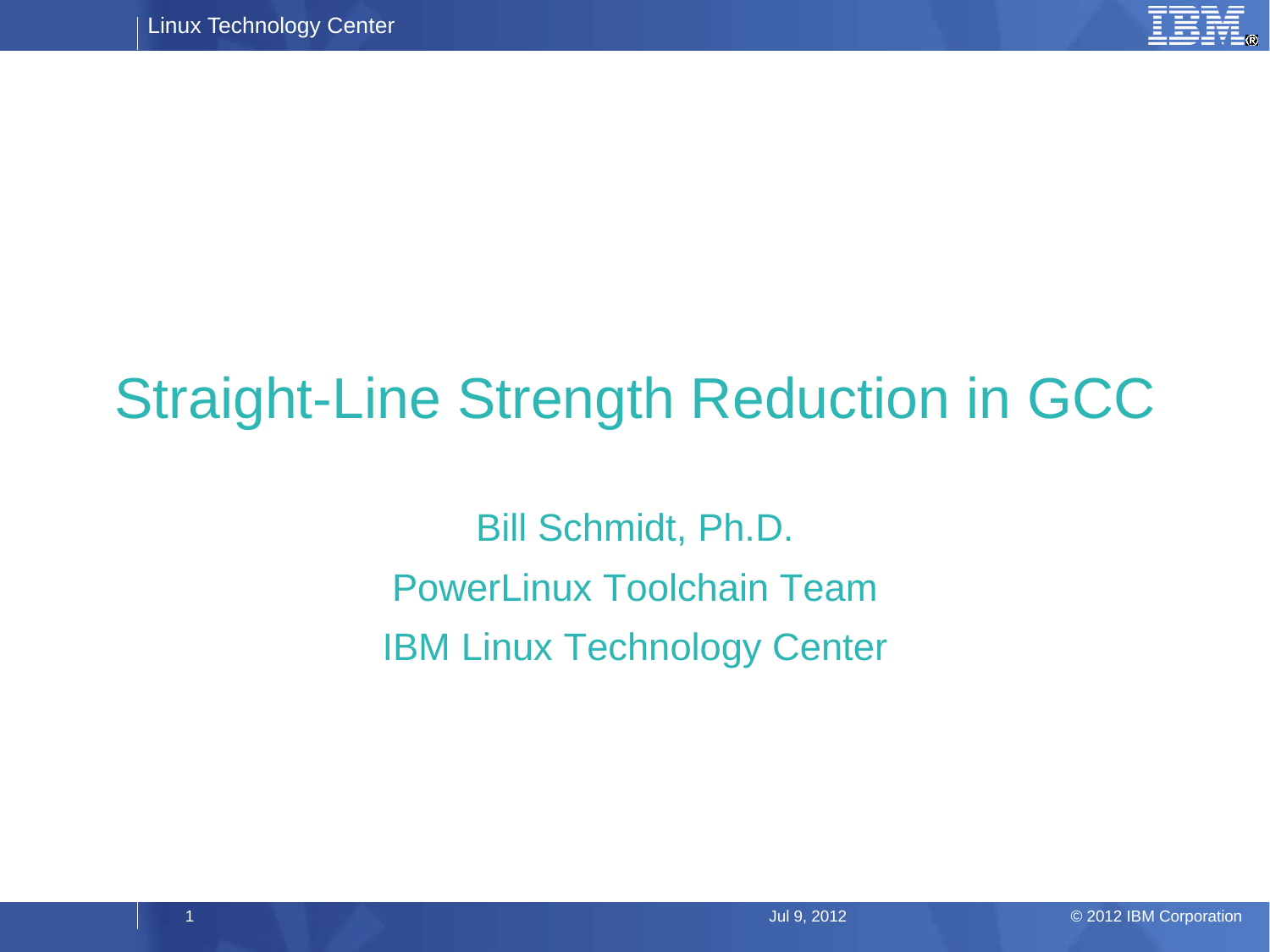

### **Motivation**

- Why a talk on strength reduction?
	- Missing piece in GCC, other than induction variables
	- Several bug reports lamenting lack of strength reduction in blocks
	- Surprisingly interesting topic (at least to me)
- **Ongoing project** 
	- New pass added a couple of weeks ago
	- Only handles simplest forms so far
	- Rest has been prototyped
	- Input welcome!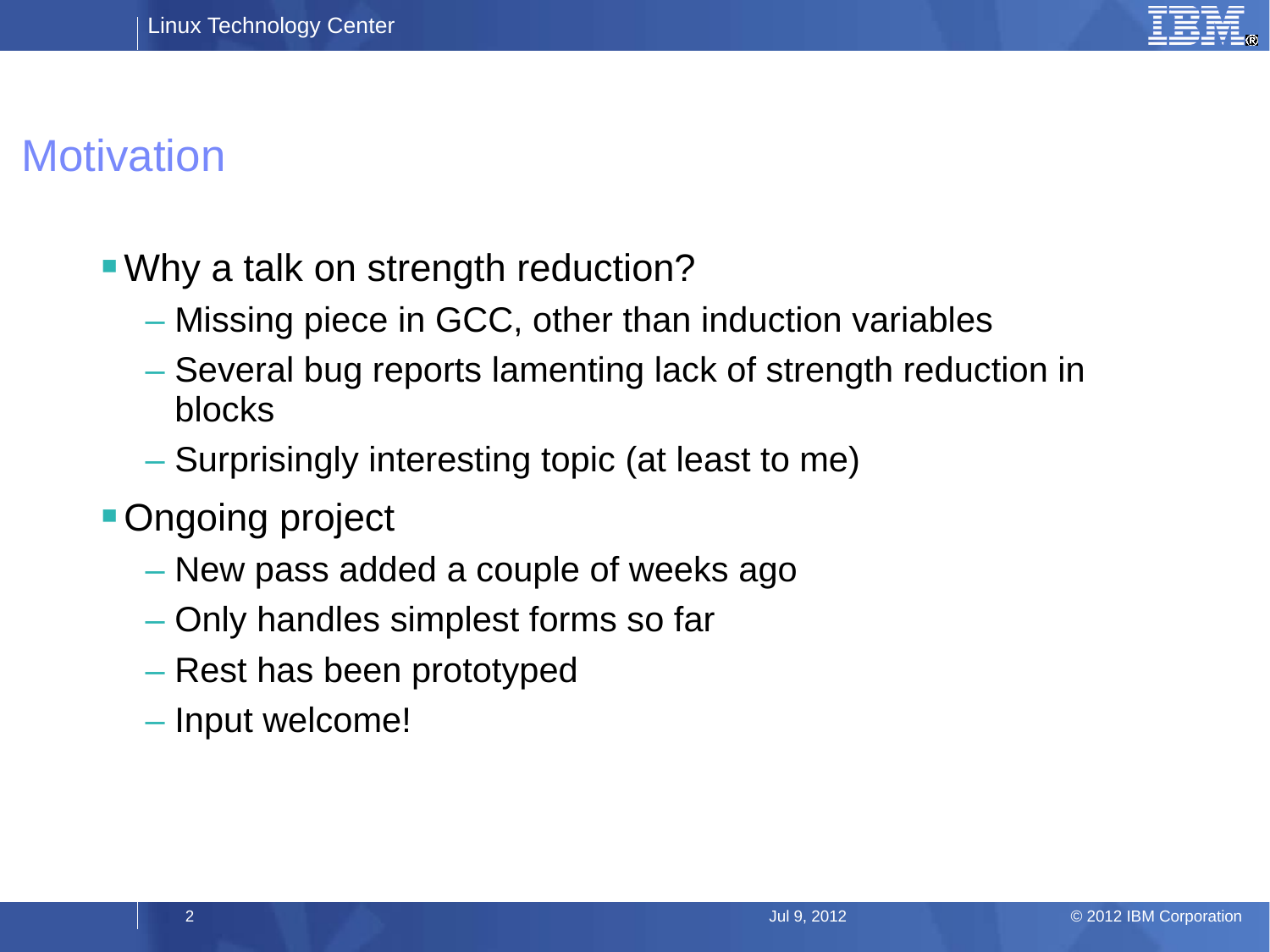

### Motivation: Examples from Bugzilla (PR22586, 2005)

```
int
foo (int a[], int b[], int i)
\{a[i] = b[i] + 2;(+ +)a[i] = b[i] + 2;i++;
 a[i] = b[i] + 2;j++;
 a[i] = b[i] + 2;j++;
  return i;
}
```

```
D.2001 2 = (long unsigned int) i_1(D);
D.2002 3 = D.2001 2 * 4;
D.2003 5 = a_4(D) + D.2002 3;
D.2004 7 = b 6(D) + D.2002 3;
D.2005 8 = *D.2004 7;
D.2006 9 = D.2005 8 + 2;
*D.2003 5 = D.2006 9;
i 10 = i_1(1D) + 1;
D.2001 11 = (long unsigned int) i 10;
D.2002 12 = D.2001 11 * 4;
D.2003 13 = a_4(D) + D.2002 12;
D.2004 14 = b_6(D) + D.2002 12;
D.2005 15 = *D.2004 14;
D.2006 16 = D.2005 15 + 2;
 *D.2003_13 = D.2006_16;
i 17 = i_1(0) + 2;
D.2001 18 = (long unsigned int) i_17;
D.2002 19 = D.2001 18 * 4;
D.2003 20 = a_4(D) + D.2002 19;
D.2004 21 = b_6(D) + D.2002 19;
D.2005 22 = *D.2004 21;
D.2006 23 = D.2005 22 + 2;
*D.2003 20 = D.2006 23;
i 24 = i_1(1D) + 3;
```
...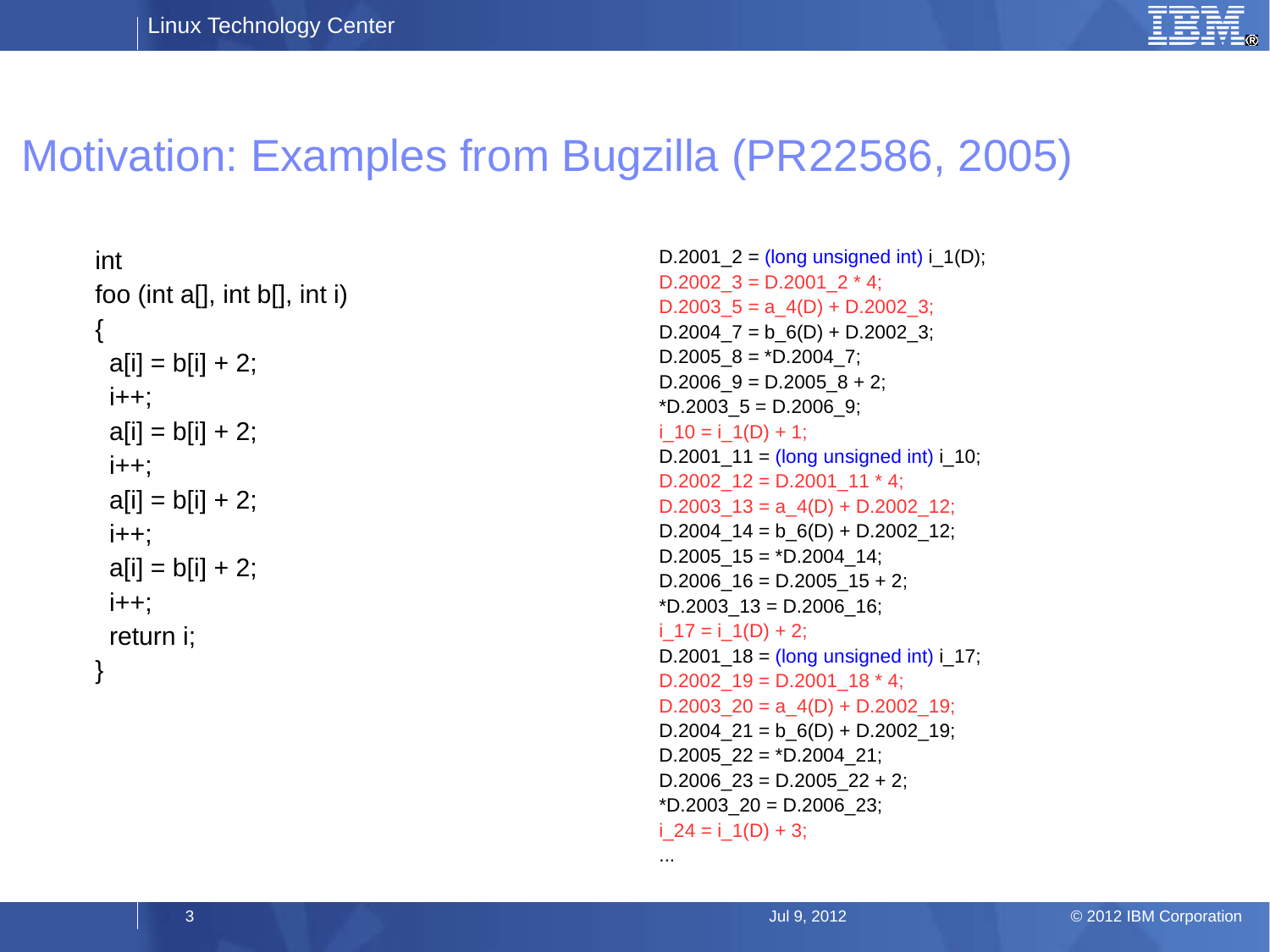

### Motivation: Examples from Bugzilla (PR32120, 2007)

```
int f(int a)
{
 int c = a+2;
 int d = c*2;
 int e = a^*2;
 int f = e+4;
 return d == f;
}
```
 $c_2 = a_1(D) + 2;$ d  $3 = c \; 2 * 2$ ; e  $4 = a(1D) * 2;$ f  $5 = e$  4 + 4; D.2005  $6 = d_3 == f_5$ ; D.2004  $7 = (int)$  D.2005 6; return D.2004\_7;

No optimization at all...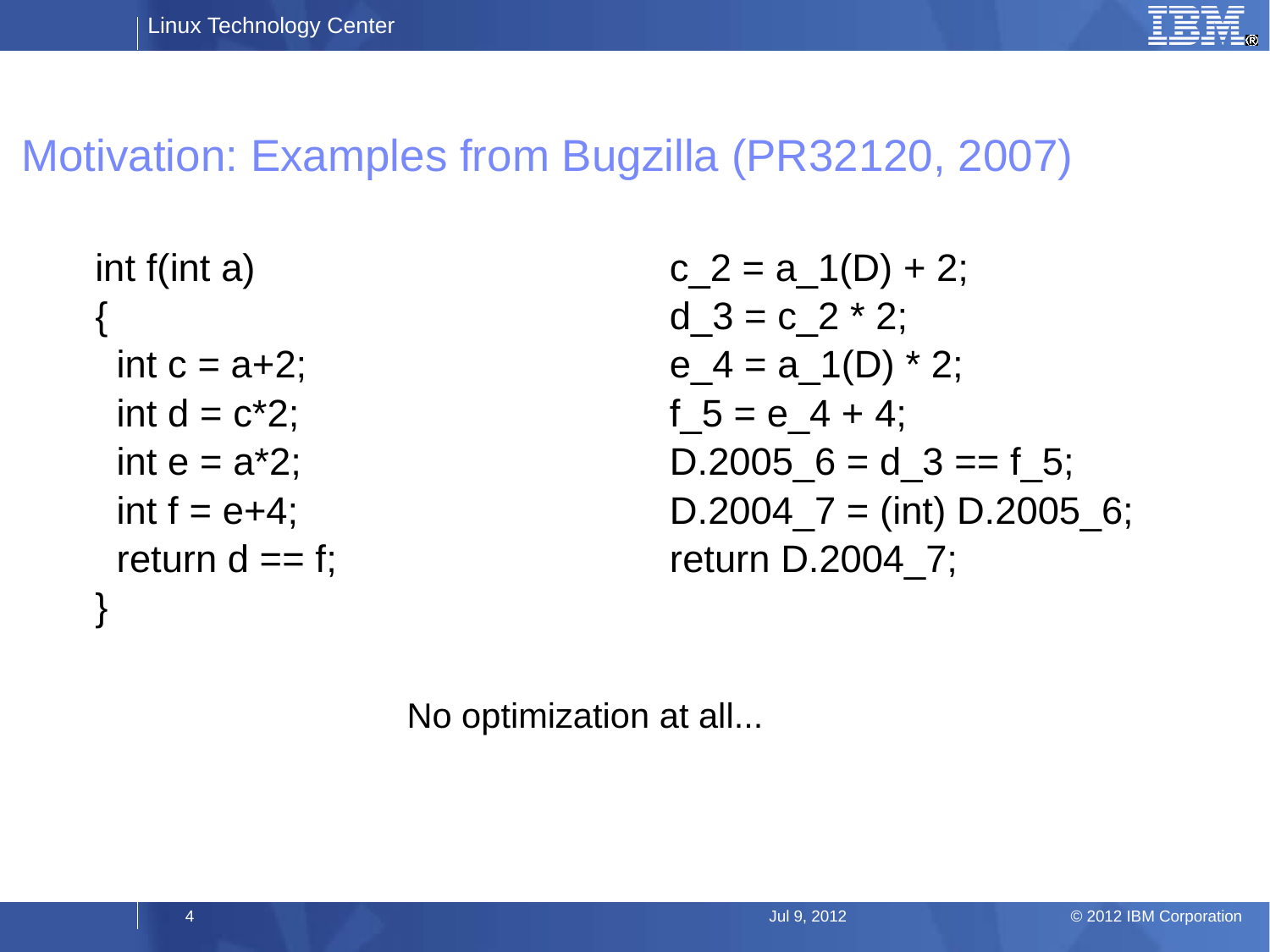

### Motivation: Examples from Bugzilla (PR46556, 2010)

struct x { int a[16]; int b[16]; int c[16]; };

```
extern void foo (int, int, int);
```

```
void
f (struct x *p, unsigned int n)
\{foo (p->a[n], p->c[n], p->b[n]);
}
```
addi 8,4,32 addi 10,4,16 mr 9,3 sldi 4,4,2 sldi 8,8,2 sldi 10,10,2 std 0,16(1) stdu 1,-112(1) lwax 3,3,4 lwax 5,9,10 lwax 4,9,8 bl foo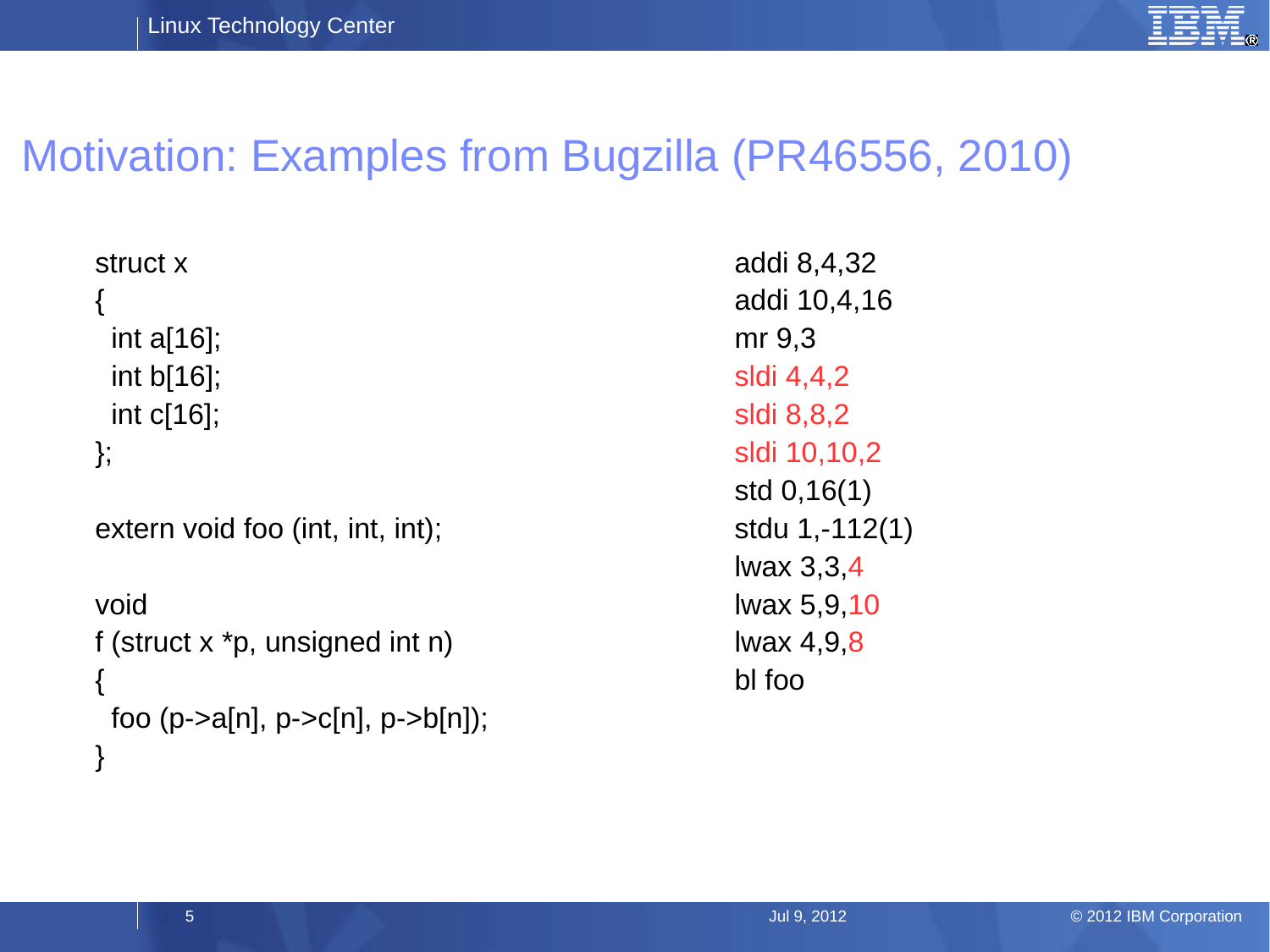

#### Why develop a separate pass?



- **Common practice: strength reduction as part of PRE** 
	- Make use of existing value numbering
- Disadvantages
	- Lookup problem
	- Advantageous to view chains of related candidates together
	- Strength reduction needs special handling for casts
	- PRE insertion is complex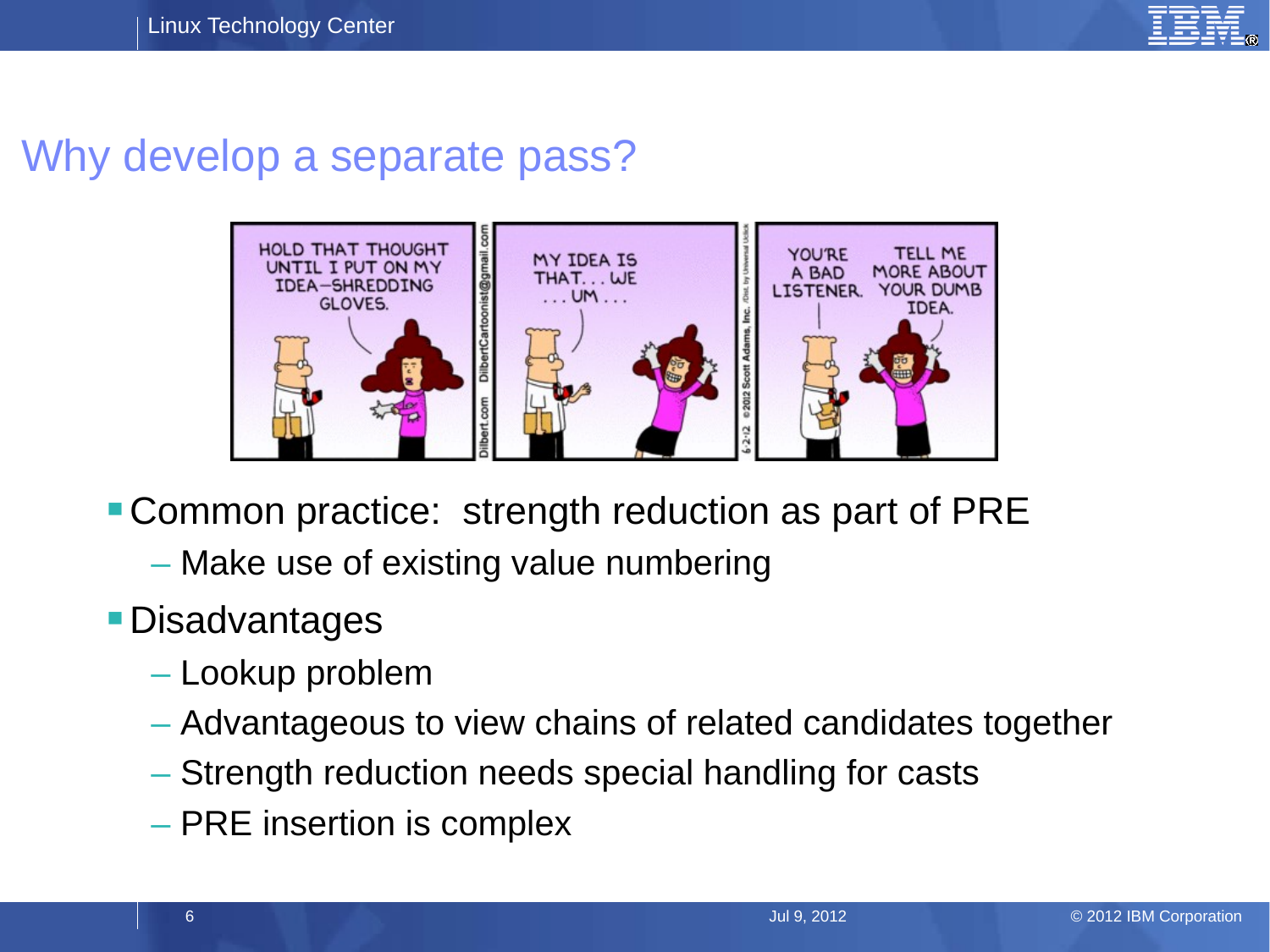

### The value number lookup problem

One form of strength reduction candidate:

S1:  $X = (B + i) * S$ 

 $B = base$  variable,  $i = constant$  index,  $S = stride$  (assume constant for now)

Need a previous statement of the form:

S0:  $Y = (B + i') * S$ 

i' = possibly different constant index

Can replace S1 with:

S1':  $X = Y + c$ ,  $c = (i - i') * S$ 

Problem: Any arbitrary value of i' will do. What avail expr should we look up?

Common case:  $(B + (i - 1)) * S$ 

but very limited results.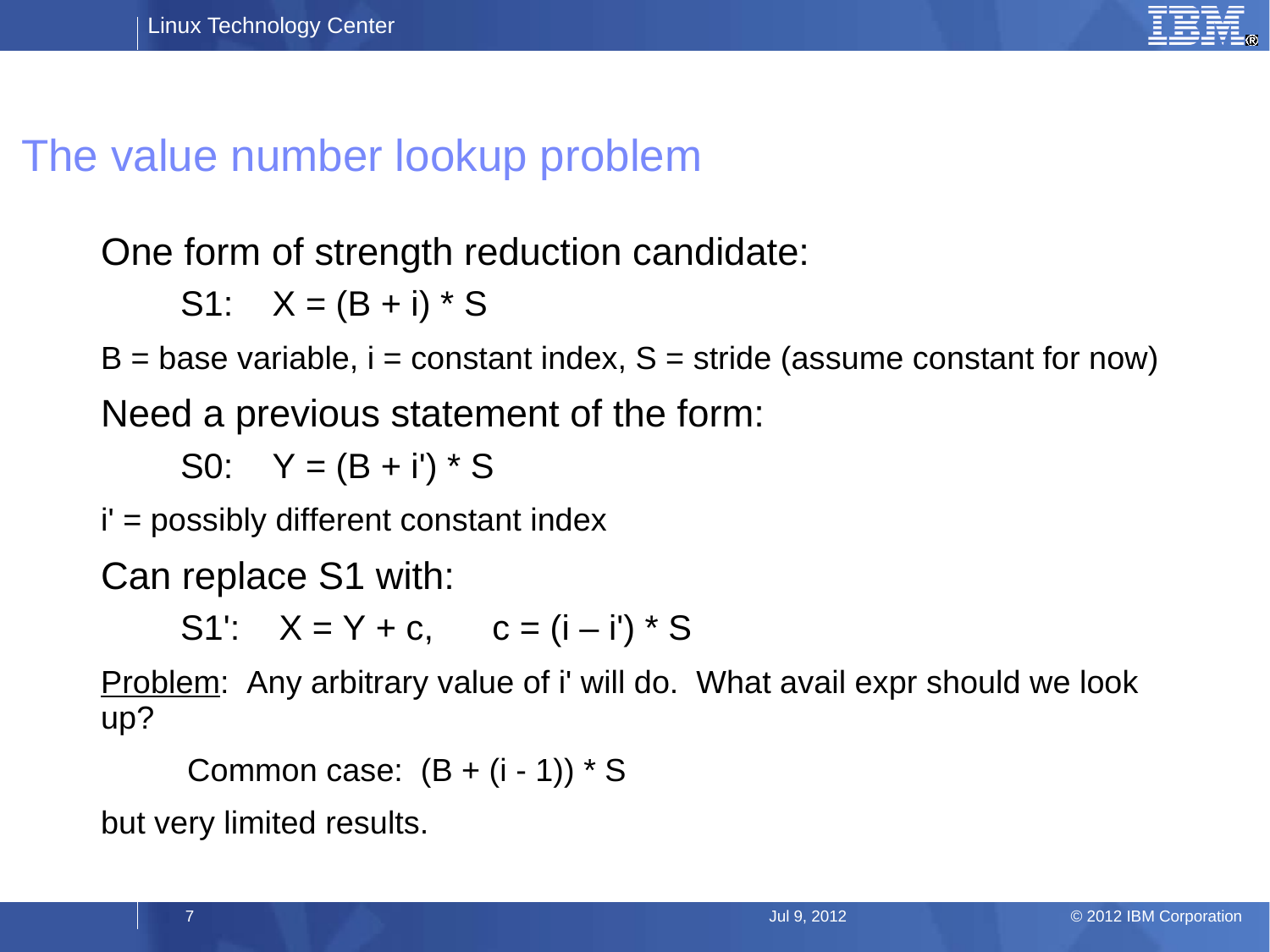

### Kinds of strength reduction opportunities

- Opportunities where multiplies are explicit in GIMPLE
	- Stride is a known constant value
	- Stride is an unknown, but still constant, value
- **Implicit multiplies in addressing expressions** 
	- Recall the case of multiple array fields in a structure
- Conditional increments
	- Variant of both forms of explicit multiplies
	- From PR35308:

```
a[i] = i*g;if (...)i++;
a[i] += ...... = i*q;
```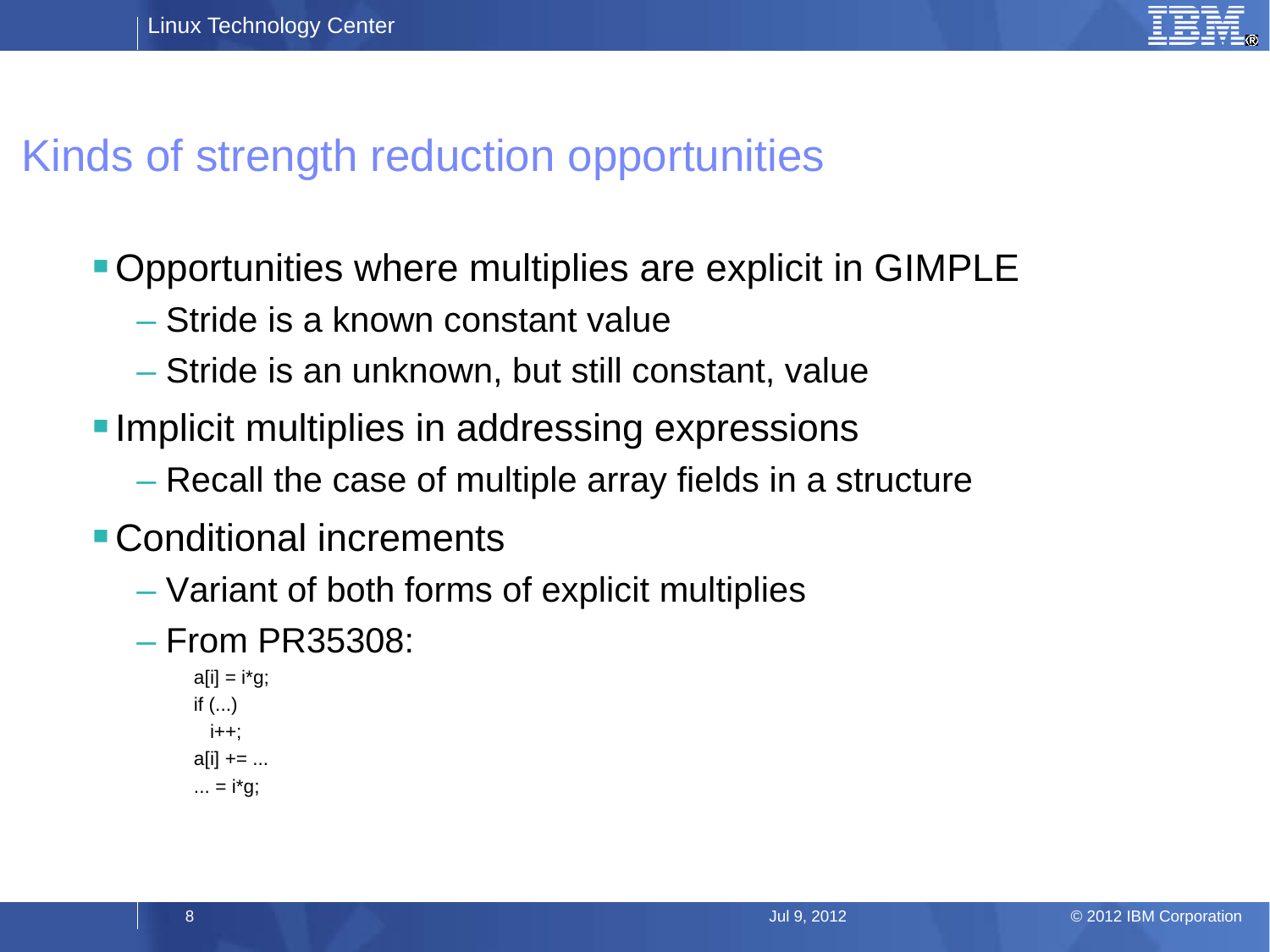

# Goals of this work

- Single framework flexible enough to handle all these types
	- Common features of all abstracted into the candidate table
- **Don't disturb existing strength reduction of ivars** 
	- Late pass following loop optimizations
- **Efficiency** 
	- Single forward pass over GIMPLE representation
- **Profitability** 
	- Use cost model that reflects target
- Efficacy
	- As many candidates as possible (dominator paths)
	- Catch opportunities exposed by earlier transformations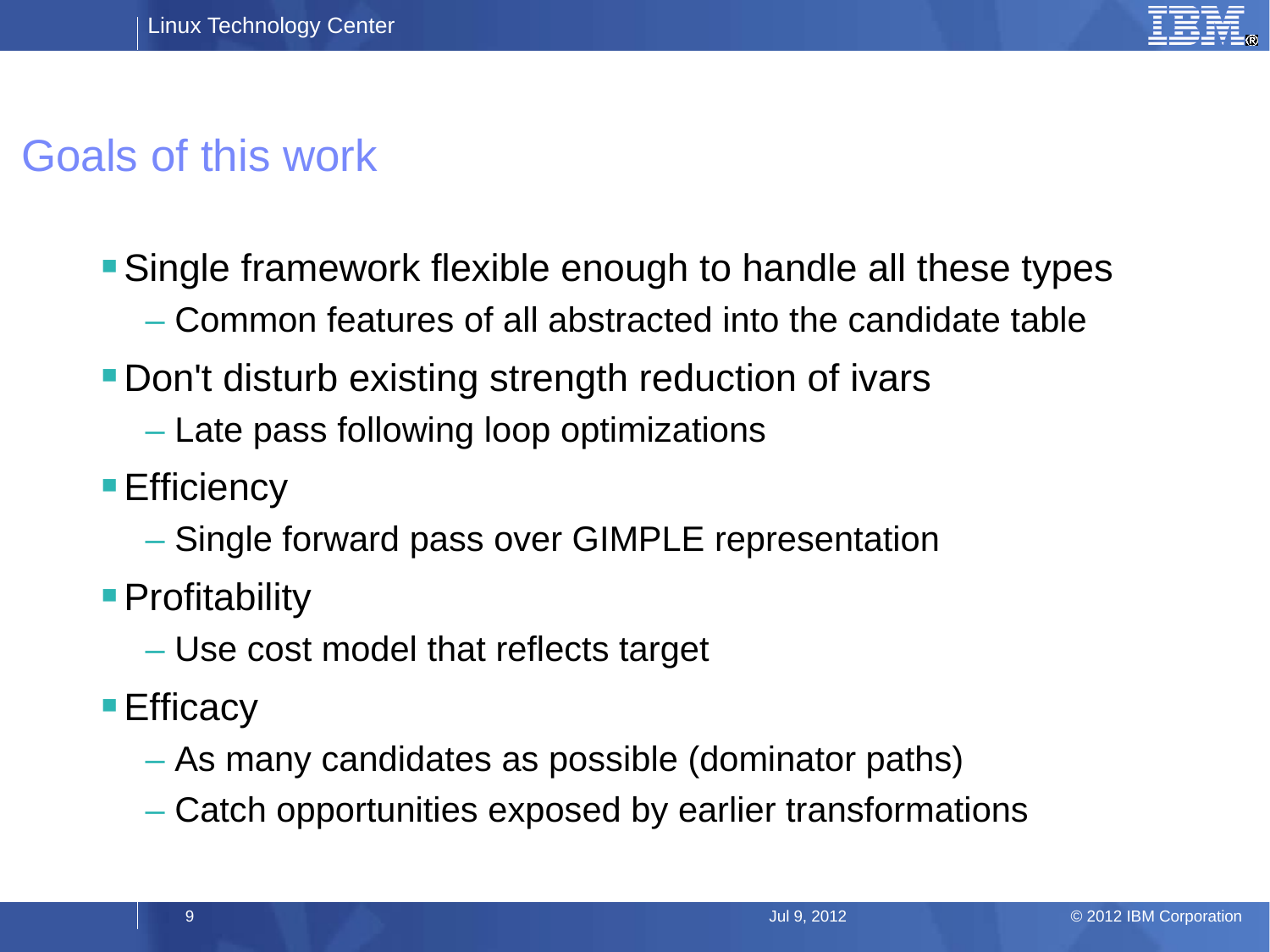

### Background concepts

- Basic block: maximal chunk of branch-free code (in or out)
- Control flow graph: Blocks connected by possible execution paths
- **Dominance: Block A dominates block B iff executing block B** implies that block A has already been executed at least once.
	- Dominance relation is a tree; immediate dominator is immediate predecessor in this tree.
- Static Single Assignment (SSA) form:
	- $\equiv$  Each "name" is assigned to exactly once (X ==>  $\mathsf{X}_{_{1}},$   $\mathsf{X}_{_{2}},$   $\ldots$ )
	- Join points handled specially (more later)
	- Greatly simplifies available expressions over dominator paths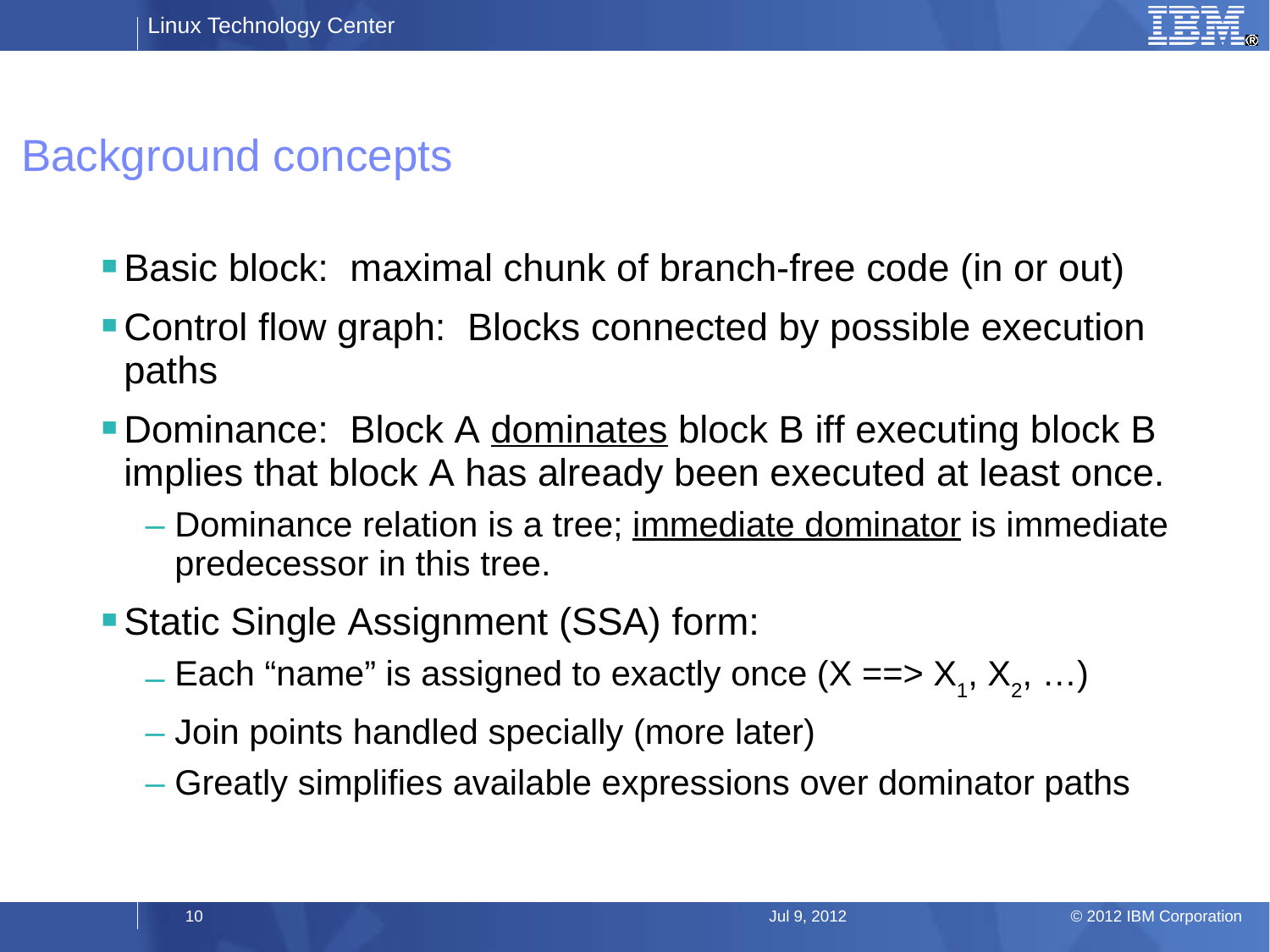

### Candidate table

- Central data structure for the pass
	- Essentially a specialized kind of value numbering
- **Four kinds of candidates** 
	- CAND MULT: Value of the form  $(B + i) * S$
	- CAND ADD: Value of the form  $B + (i * S)$
	- CAND\_REF: For implicit multiplies in addressing expressions
	- CAND\_PHI: For conditional candidates
- All use  $B = base$ ,  $i = index$ ,  $S = stride$  (known or unknown)
- **Type: For when casts intervene**
- **Basis:** A previous candidate allowing strength reduction
- Dependent: Later candidate for which this is a basis
- **Sibling: Candidate having the same basis**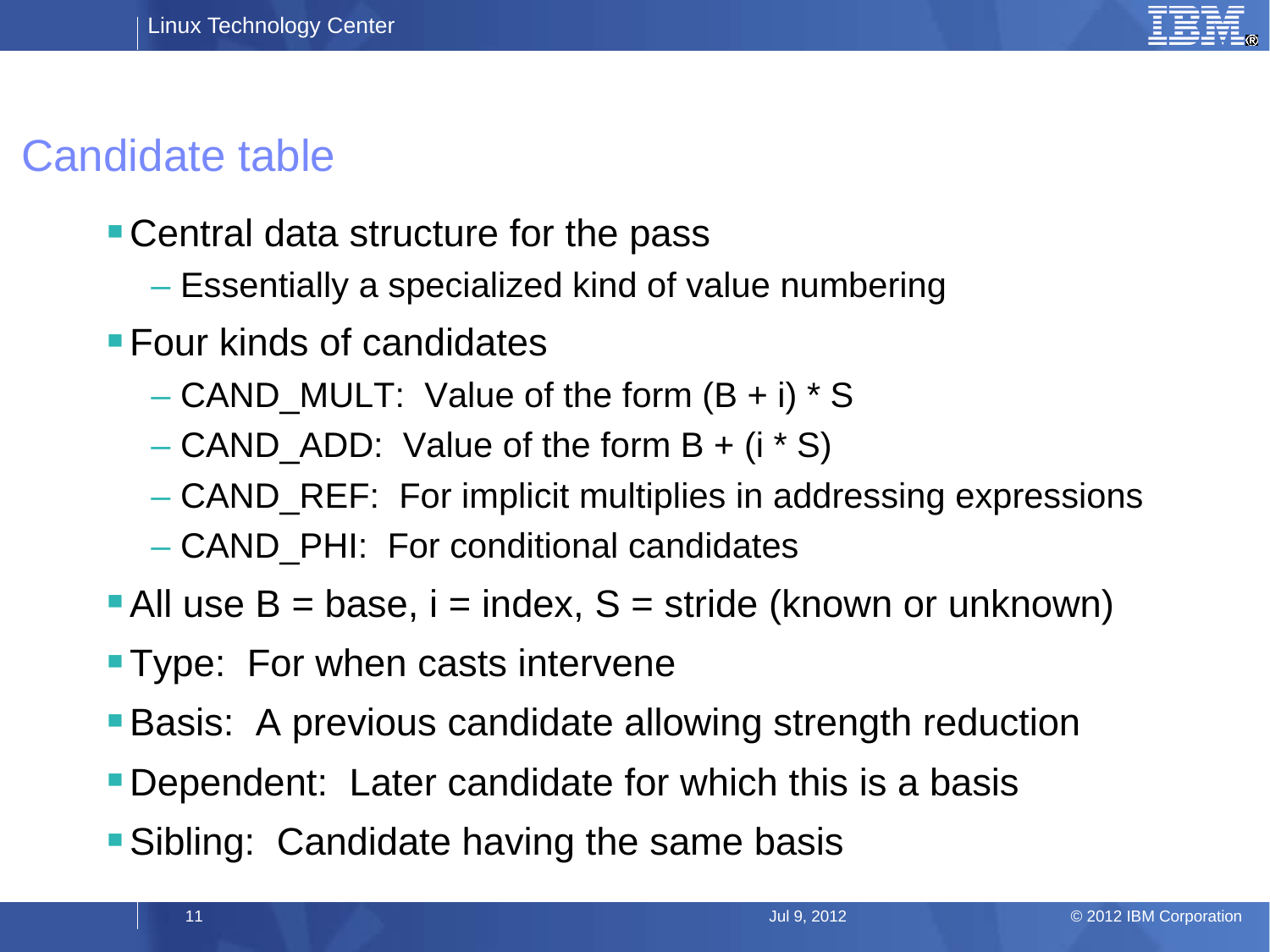

### Explicit multiplies

#### **For CAND MULT we seek:**

- $-$  S0: Y = (B + i') \* S
- $S1: X = (B + i) * S$
- So we can replace S1 by:
	- S1':  $X = Y + (i i') * S$  (folded to extent possible)
- **For CAND ADD:** 
	- $-$  S0: Y = B + (i' \* S)
	- $S1: X = B + (i * S)$
- So we can replace S1 by:
	- $-$  S1':  $X = Y + (i i') * S$  (ah, the same thing!)
- In both cases, S0 is the basis for S1 (and S1 is a dependent of S0).
- We call  $(i i')$  the increment of S1 with respect to its basis S0.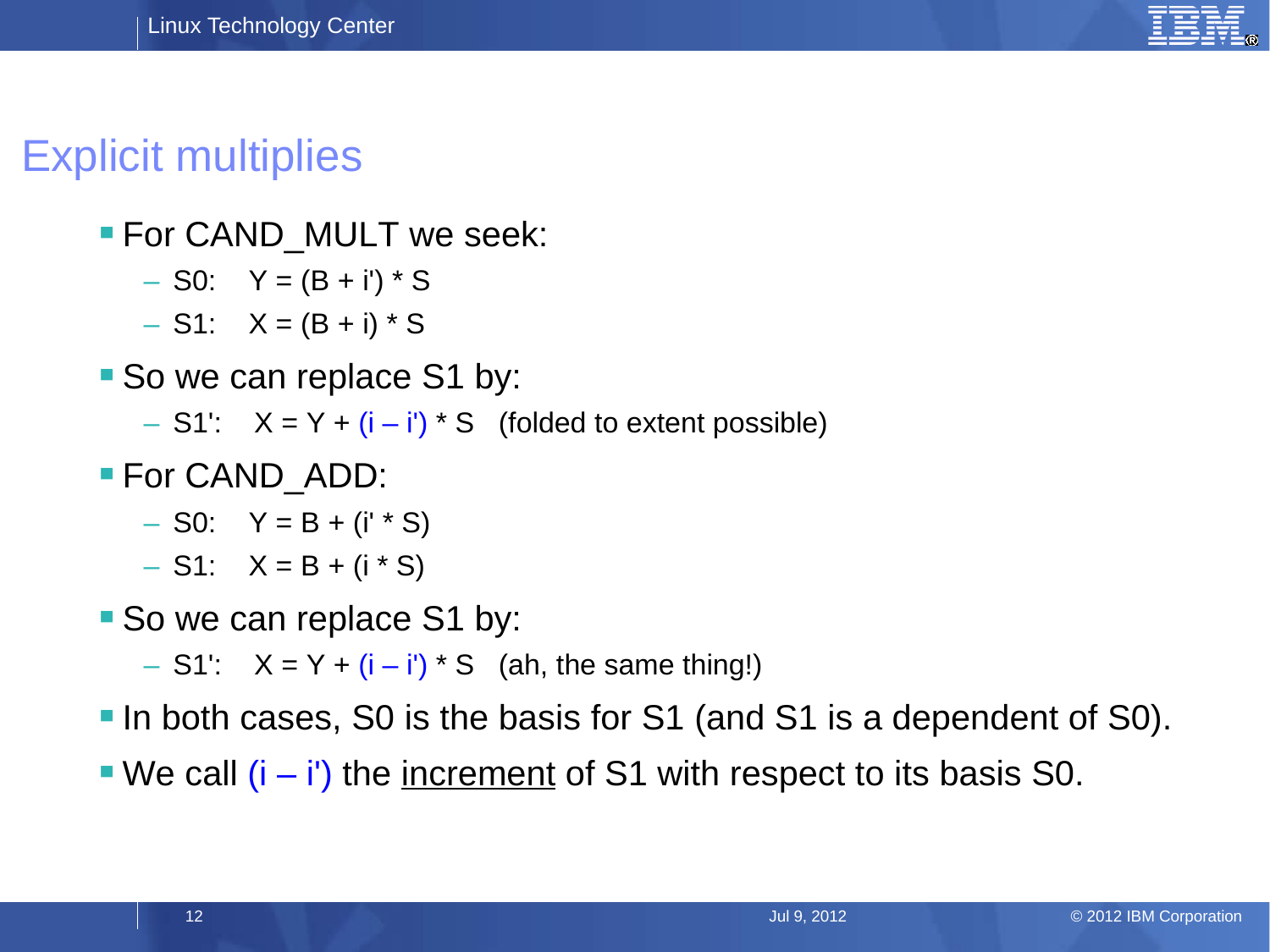

#### Constructing the candidate table

- Statements are visited in dominance order
- Any statement that can contribute to a CAND MULT or CAND\_ADD gets at least one entry
	- Add, ptr add, subtract, multiply, negate, copy, type conversion
- Multiple interpretations per statement
	- Separate entries, chained together
	- Add of two SSA names: either could be the base
	- Multiply of two SSA names: either could be the base or stride
	- Copy or conversion:
		- CAND MULT:  $X = (B + 0) * 1$
		- CAND ADD:  $X = B + (0 * 1)$
- **Potential dead-code savings identified**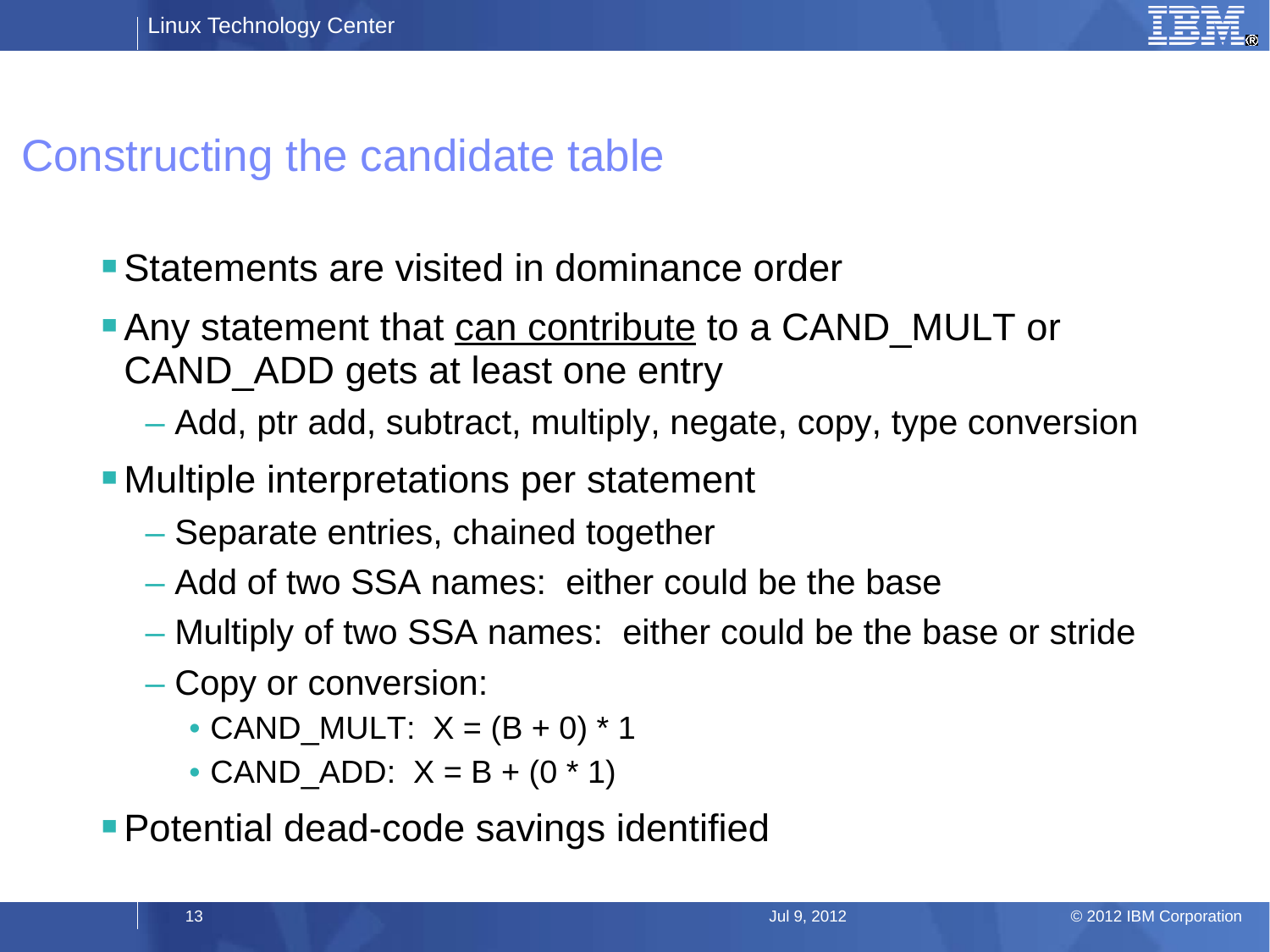

#### Constructing the candidate table (cont.)

- Algebraic rules propagate values forward to produce more complex candidates.
	- Suppose we encounter  $X = Y * c$ .
	- We find Y represented in the candidate table by:
		- $Y = (B + i') * S$ , S constant
	- We can add this representation of  $X$  to the table:
		- $X = (B + i') * (c * S)_{fold}$

Or an "undistribution" example:

$$
-X = Y * c
$$

 $-Y = (B + i') * S$ , S constant,  $c = kS$  for integer k

$$
- \implies X = (B + (i' + k)_{\text{fold}}) * S
$$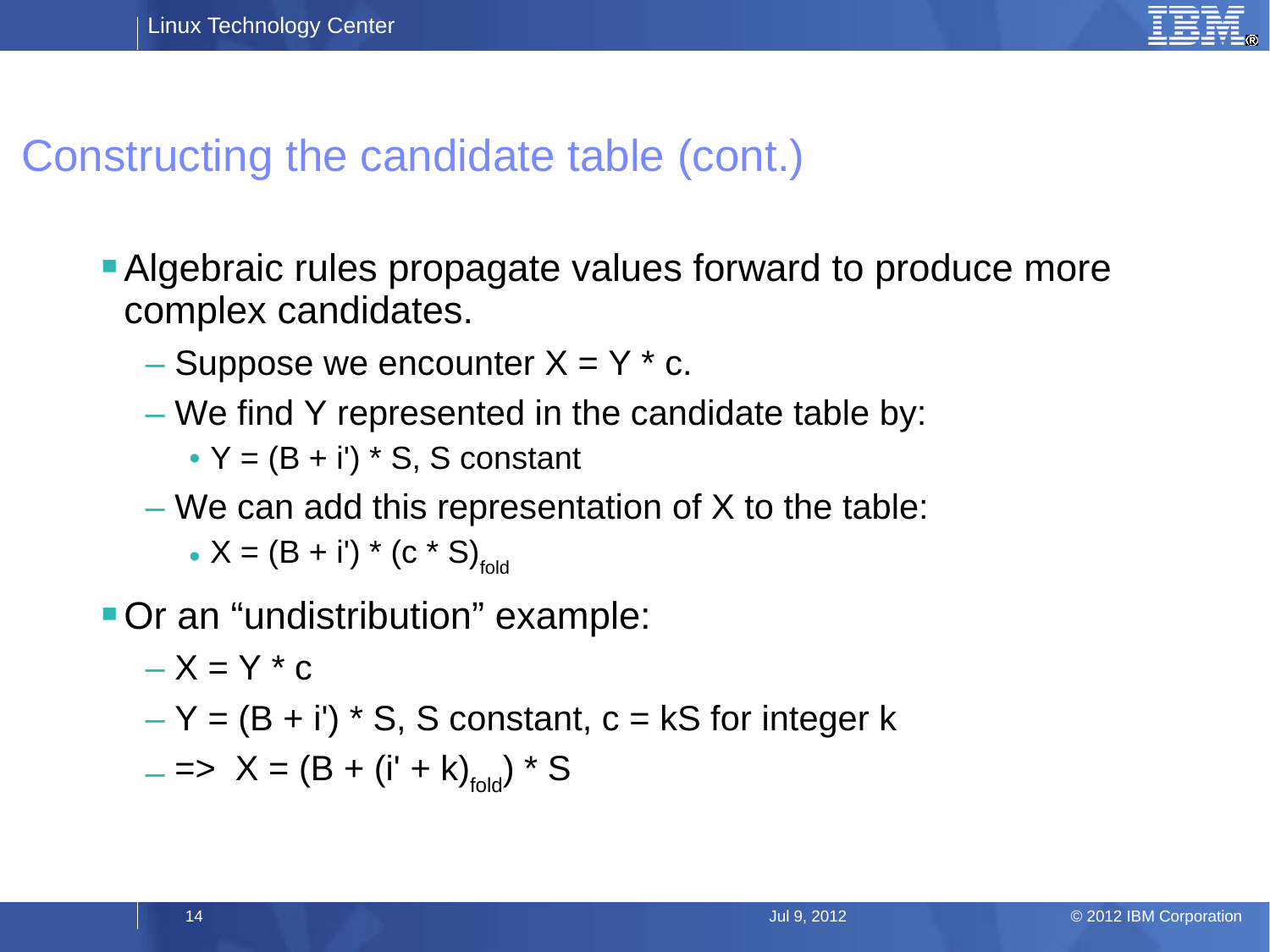

# Finding a basis

- Maintain mapping from base names to chains of candidates
	- I.e., "B" in all our examples
- **Basis must satisfy these properties:** 
	- Same kind (CAND\_MULT, etc.)
	- Same base name B and stride S
	- Compatible types (see slide 3)
	- Dominates the candidate
- **More than one basis may exist** 
	- For now, most immediately dominating basis is chosen
	- Limits introduced lifetimes
		- But subsequent optimizations often defeat this :(
	- Other bases can be found transitively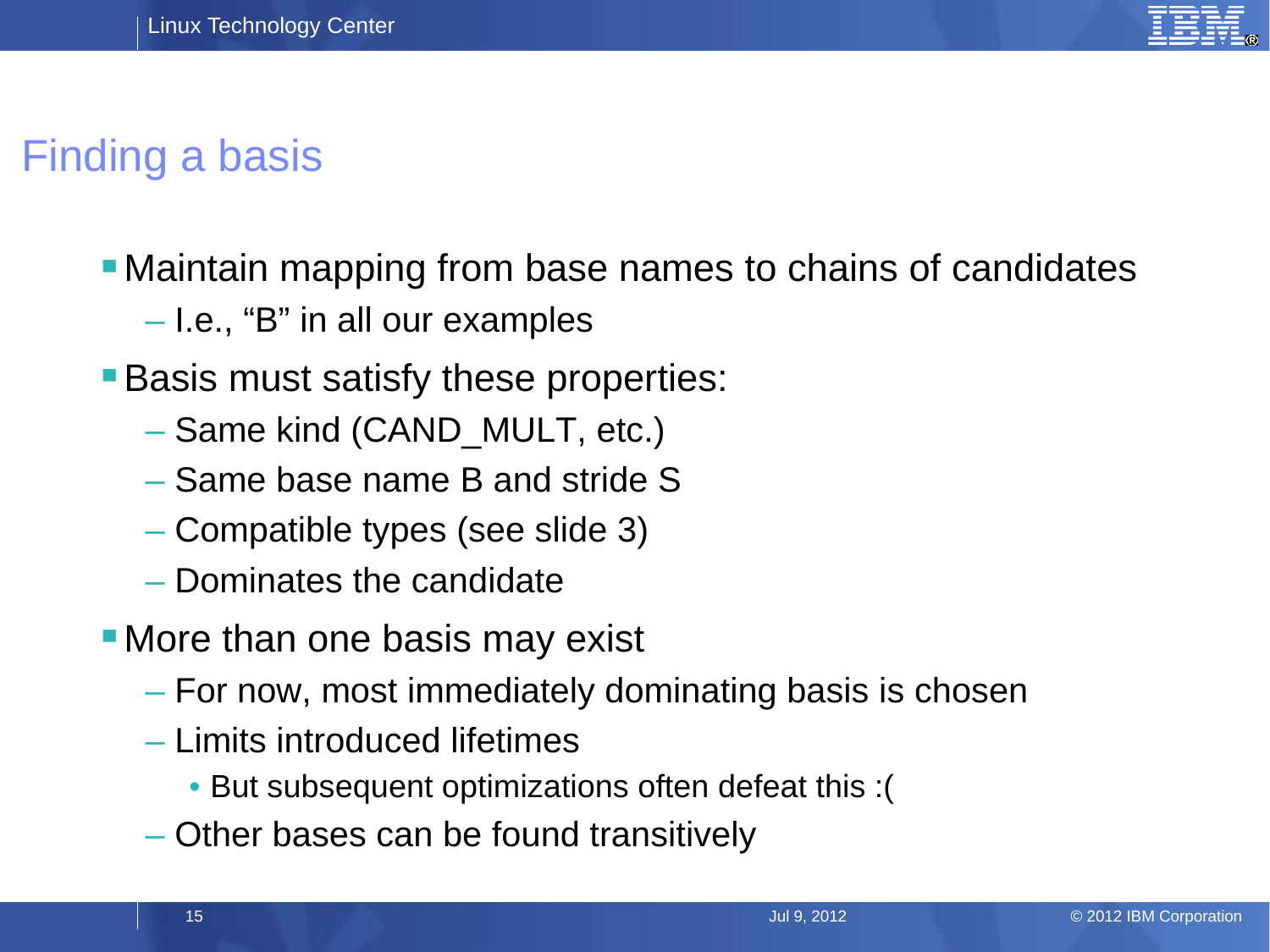

### Profitability: The easy cases

- **Trees of related candidates are considered together.**
- Recall these all have same base B and stride S.
- Known stride  $==$  always profitable (well, not unprofitable)
	- $-CAND$ <sub>\_</sub>ADD doesn't apply:  $B + (i * S)_{fold}$  is already simplified
	- CAND\_MULT:

| $M = B + i$ ; | $M = B + i$ ; |
|---------------|---------------|
| $Y = M * S$ ; | $Y = M * S$ ; |
| $N = B + i$ ; | $N = B + i$ ; |
| $X = N * S$   | $X = Y + C$ ; |

where  $c = (i - i') * S$ .

When S is unknown, we are still ok if the increment  $(i - i')$ is -1, 0, or 1.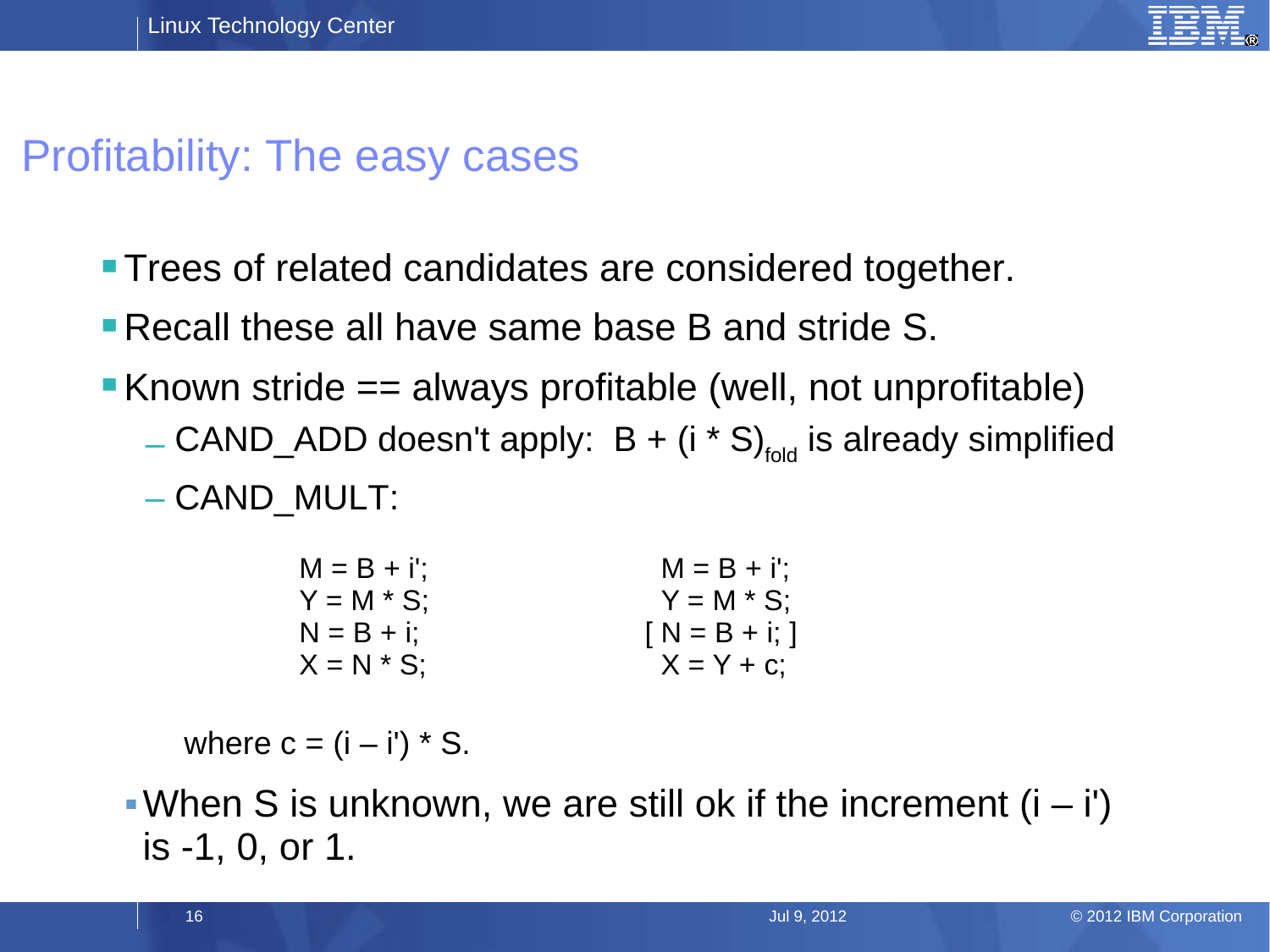

### Profitability: Unknown strides with nontrivial increments

- Increment =  $(i i')$ . Assume  $|i i'| > 1$ .
- Candidate will be replaced with B +  $((i i')<sub>fold</sub> * S)$ .
	- The second addend may not yet exist, in which case it must be inserted ("initializer").
	- Without savings from dead code, this can worsen performance.
	- If same initializer is needed by several related candidates, the cost is reduced.
- Table of increments created for chain of related candidates
	- Each increment checked for total profitability (cost of inserting initializer, dead code savings, replacement savings)
	- All-or-nothing decision for related candidates with same increment
	- Initializer inserted at nearest common dominator position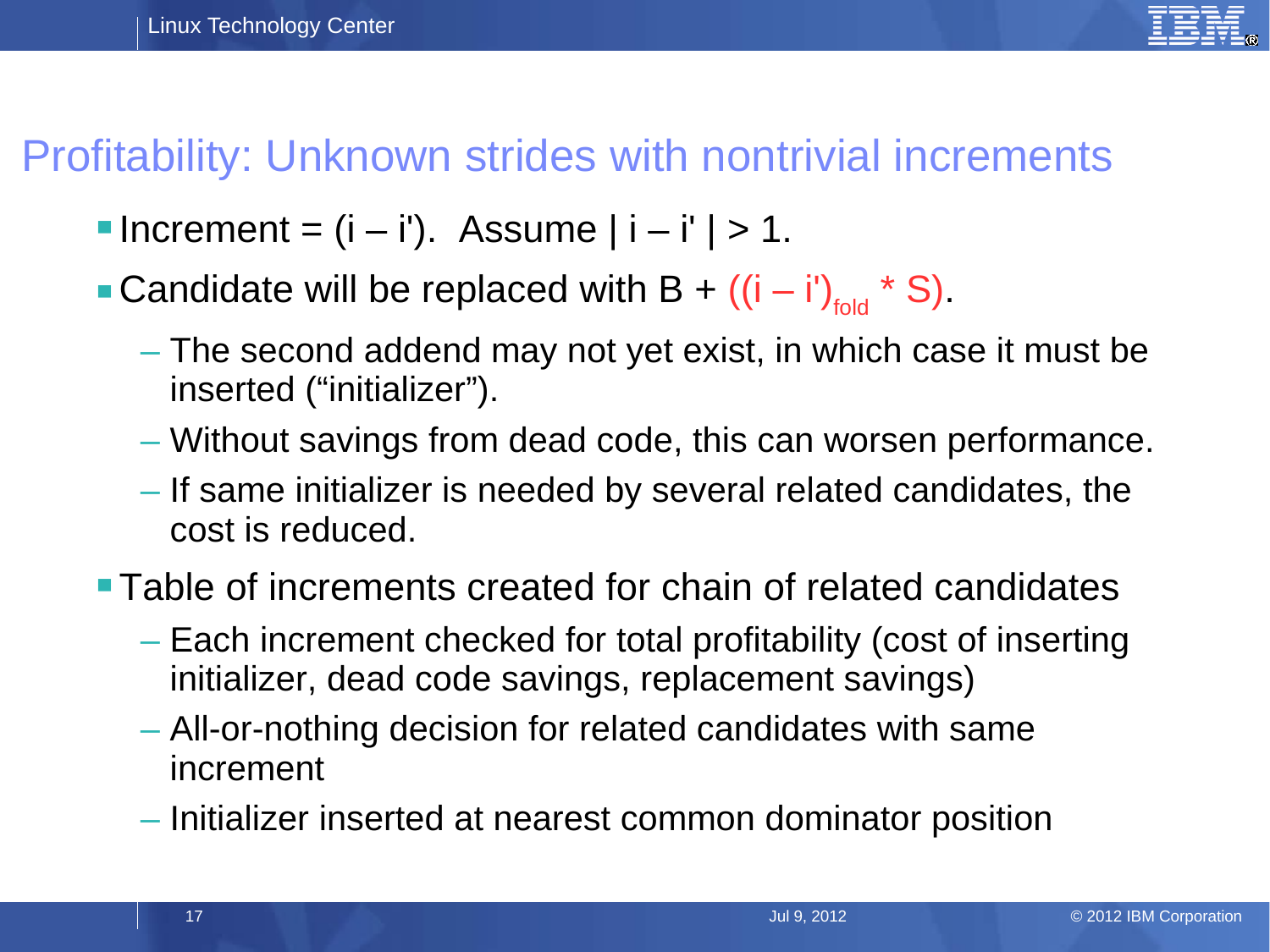

### Measures of profitability

- **Optimizing for size** 
	- Cost function is the delta of the size of instructions
	- Total over all candidates with same increment
- **Optimizing for speed** 
	- Cost function is target-specific model of execution time
	- Must improve performance along at least one path
	- More conservative requirement: must improve performance along all paths
- **Problem:** size/speed is a per-block decision
	- For now: Block containing ultimate basis determines which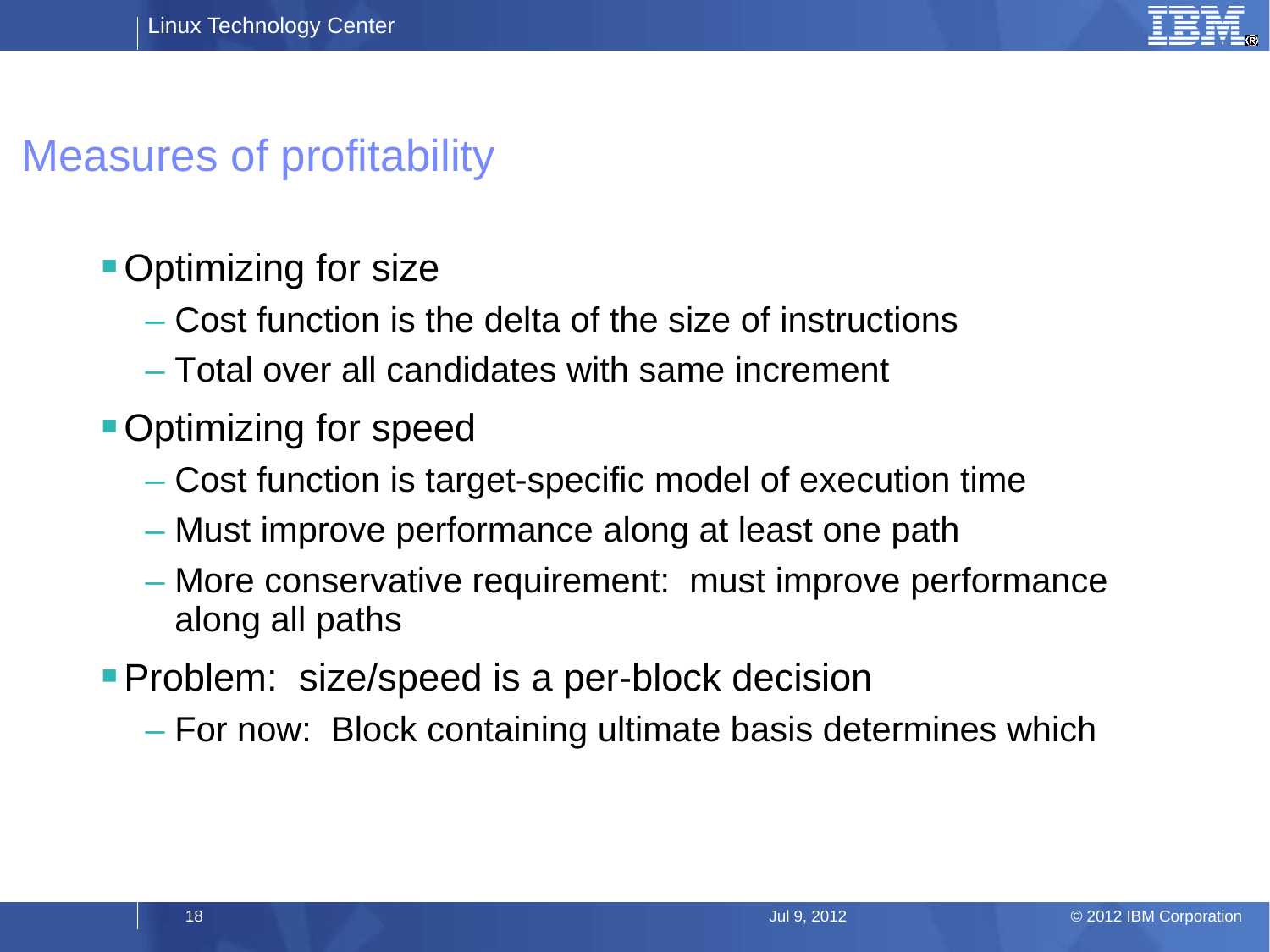

### Limitations of increment model

- Current prototype uses model just described
- **More involved analysis can provide improvements** 
	- Increment for each candidate is determined by its chosen basis
	- Chains of related candidates enable multiple choices for potential increments (choose different basis)
	- Best would be to search all potential increment spaces for a group of related candidates and choose most profitable
- **Target capabilities change profitability** 
	- Targets having a shift-add instruction should be biased towards power-of-2 increments (thanks to Richard Earnshaw)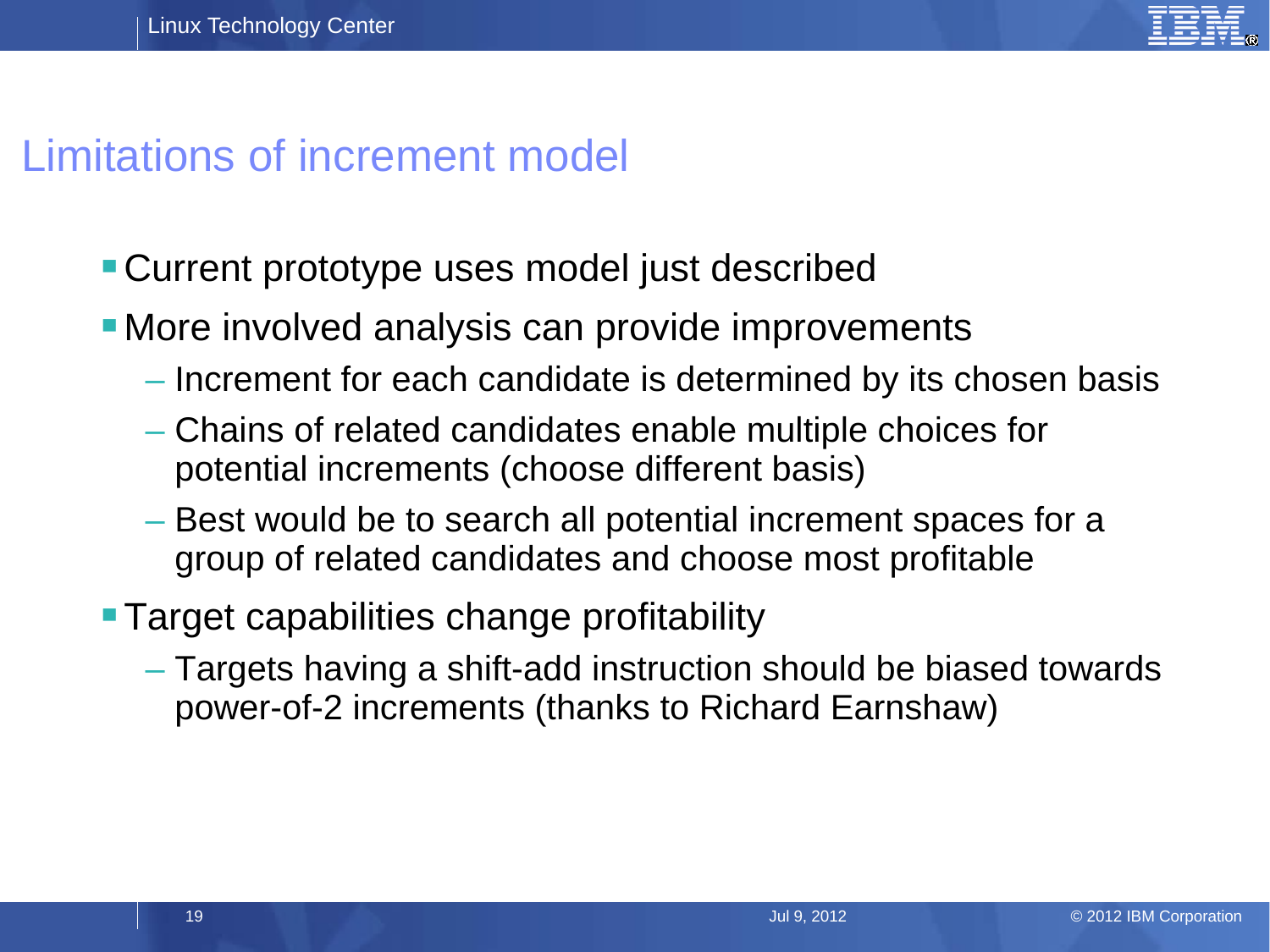

#### More on SSA form: PHI statements

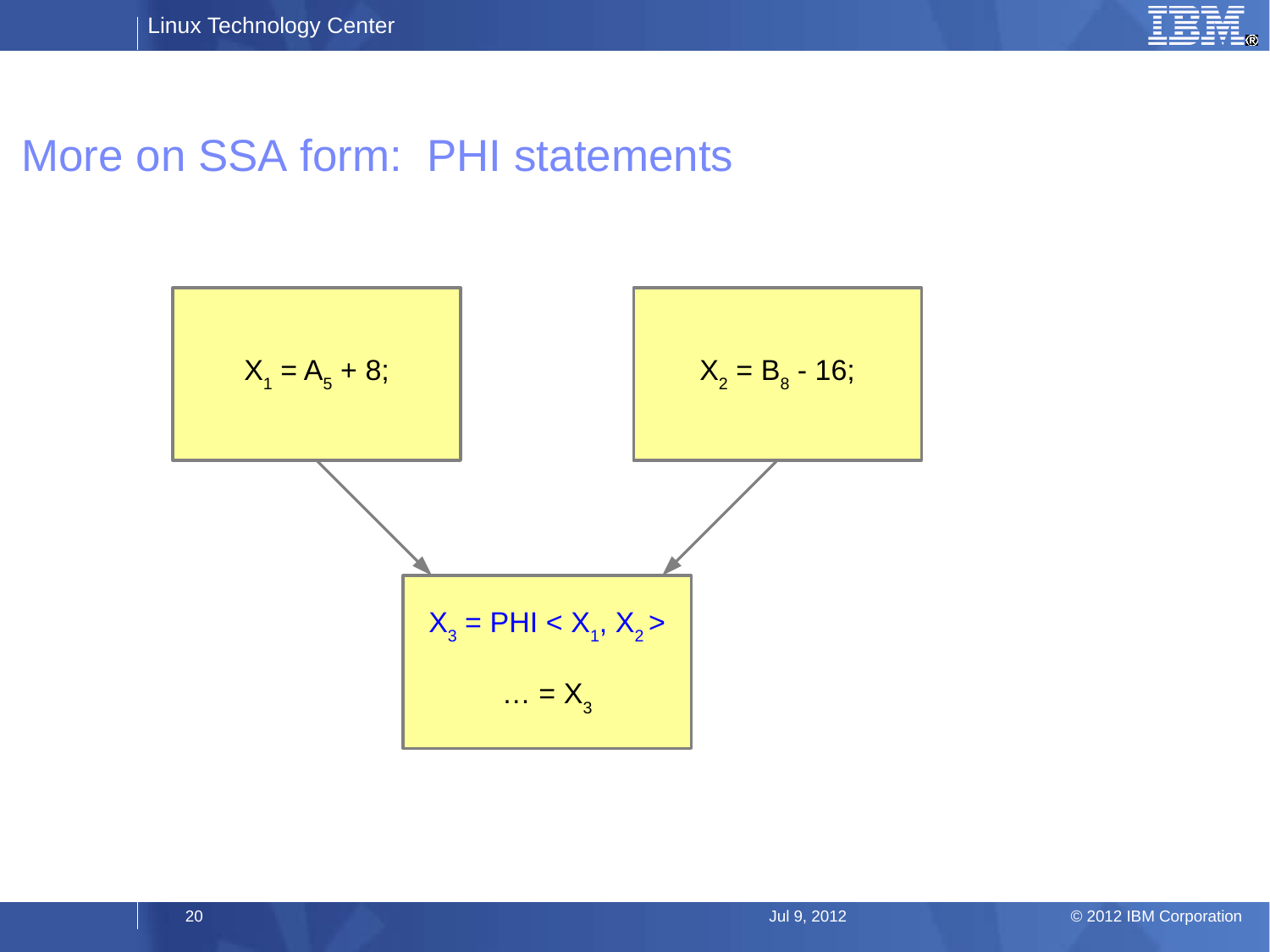

### Conditional candidates



Note:  $A_5$  can't use  $A_4$  as a basis with our current definitions, as they don't have the same base name. We will call it a "hidden basis."

- Base name of CAND\_MULT  $A_5$  is defined by a PHI
- That PHI's arguments have the same "derived base name":
	- Argument is a CAND\_ADD with stride  $1 \Rightarrow$  base name
	- Otherwise, argument itself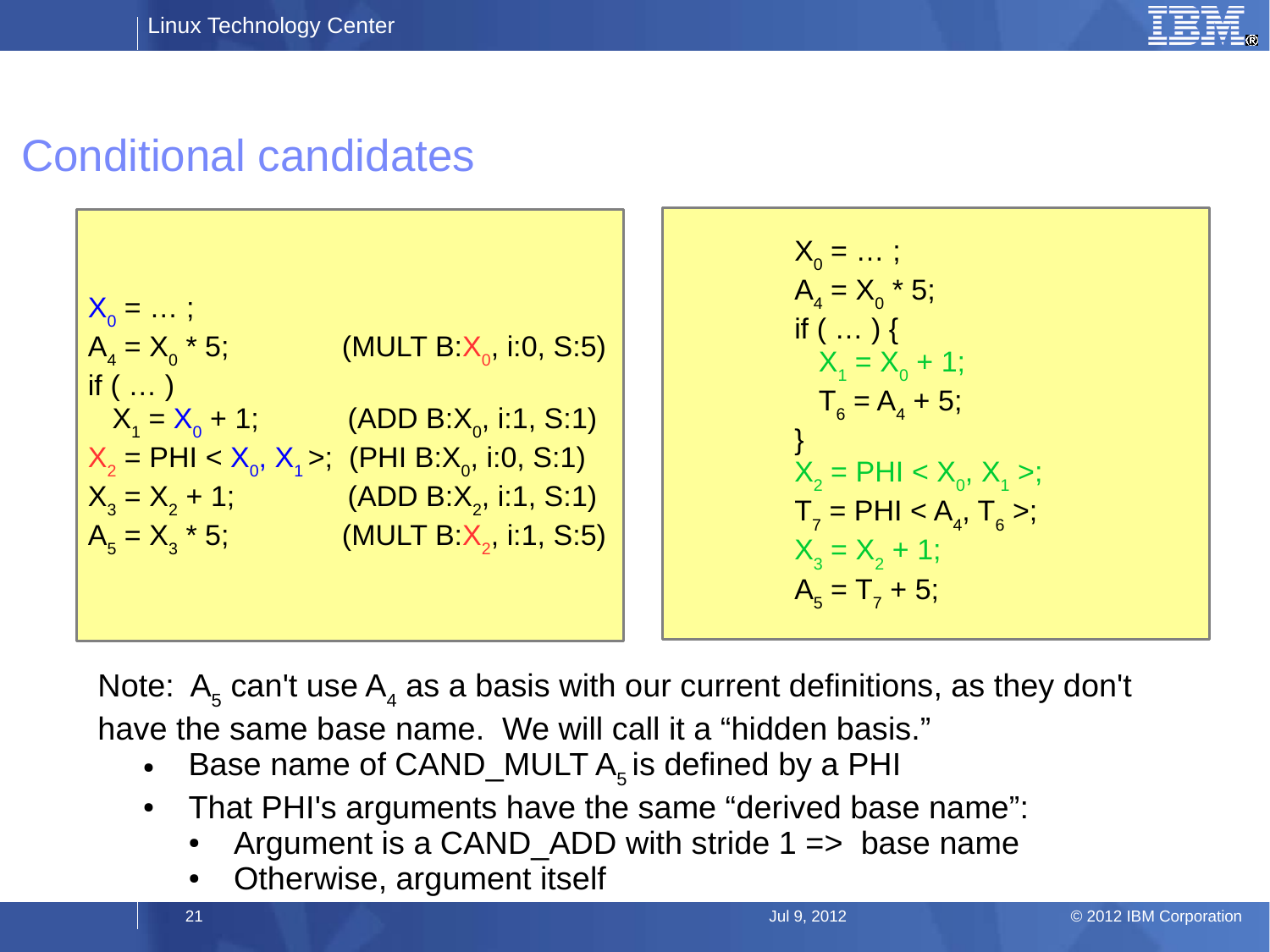

#### Conditional candidate transformations

- When a PHI is encountered while building the candidate table, determine if it has a derived base name B.
	- $-$  If so, add CAND PHI (B, 0, 1) to the table.
- **During transformation phase:** 
	- Find the hidden basis as per previous slide.
		- Strides must still be identical.
	- Introduce a new PHI in the same block with the feeding PHI.
		- "Phi basis."
	- Translate argument from feeding PHI to argument for phi basis.
		- Argument is a CAND\_ADD  $(B, i, 1)$  => create an add of hidden basis with i \* S.
		- Argument is the derived base name => copy the hidden basis.
	- Replace CAND\_MULT with an add relative to the phi basis.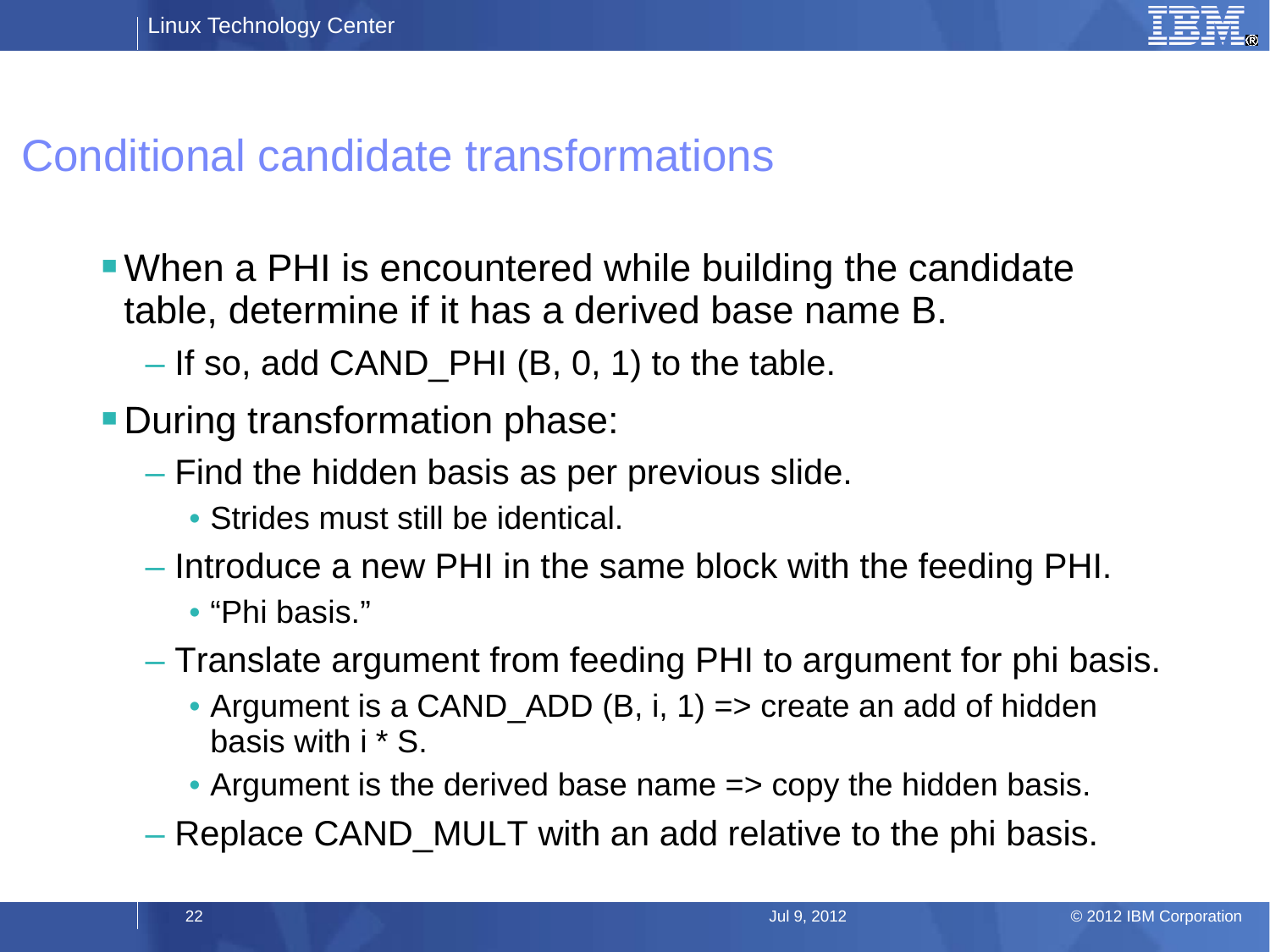

#### Profitability for conditional candidates

- Conditional candidates with known strides are no longer always profitable to replace.
	- Cost of compensation code can offset gains if not enough code goes dead.
- Conditional candidates with unknown strides are considered together with their foregoing related candidates.
	- But a phi breaks the chain, so subsequent candidates are now based off the candidate that had a hidden basis.
		- So phis are at the frontier of the candidate tree.
	- Increment analysis proceeds as before, but a phi is only replaced if every increment needed for an argument is profitable to replace.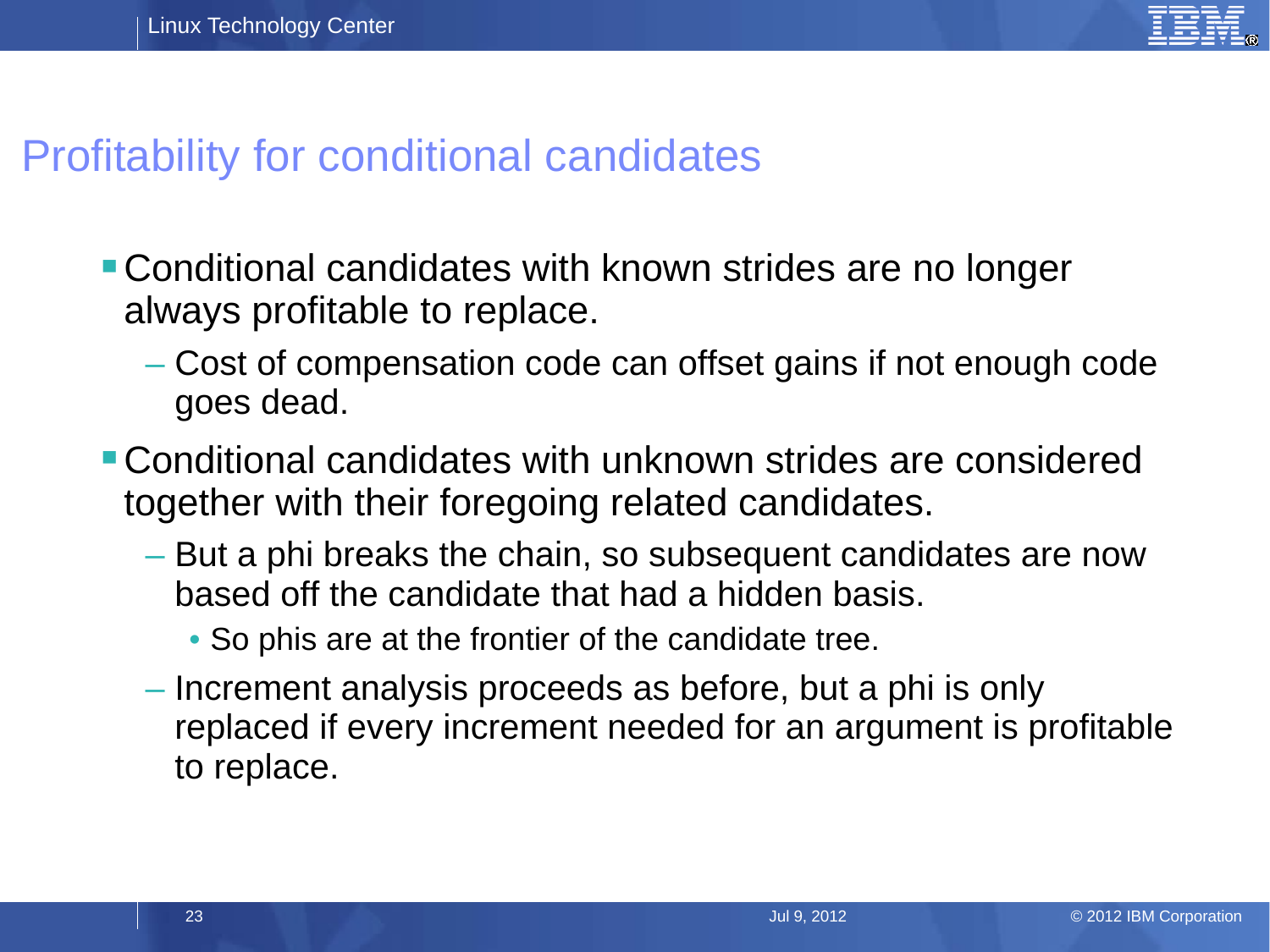

Implicit multiplies in addressing expressions

**Recall the code from PR46556 (slide 5):** 

struct  $x \{$  int a[16]; int b[16]; int c[16]; }; void f (struct x \*p, unsigned int n) { foo (p->a[n], p->c[n], p->b[n]); }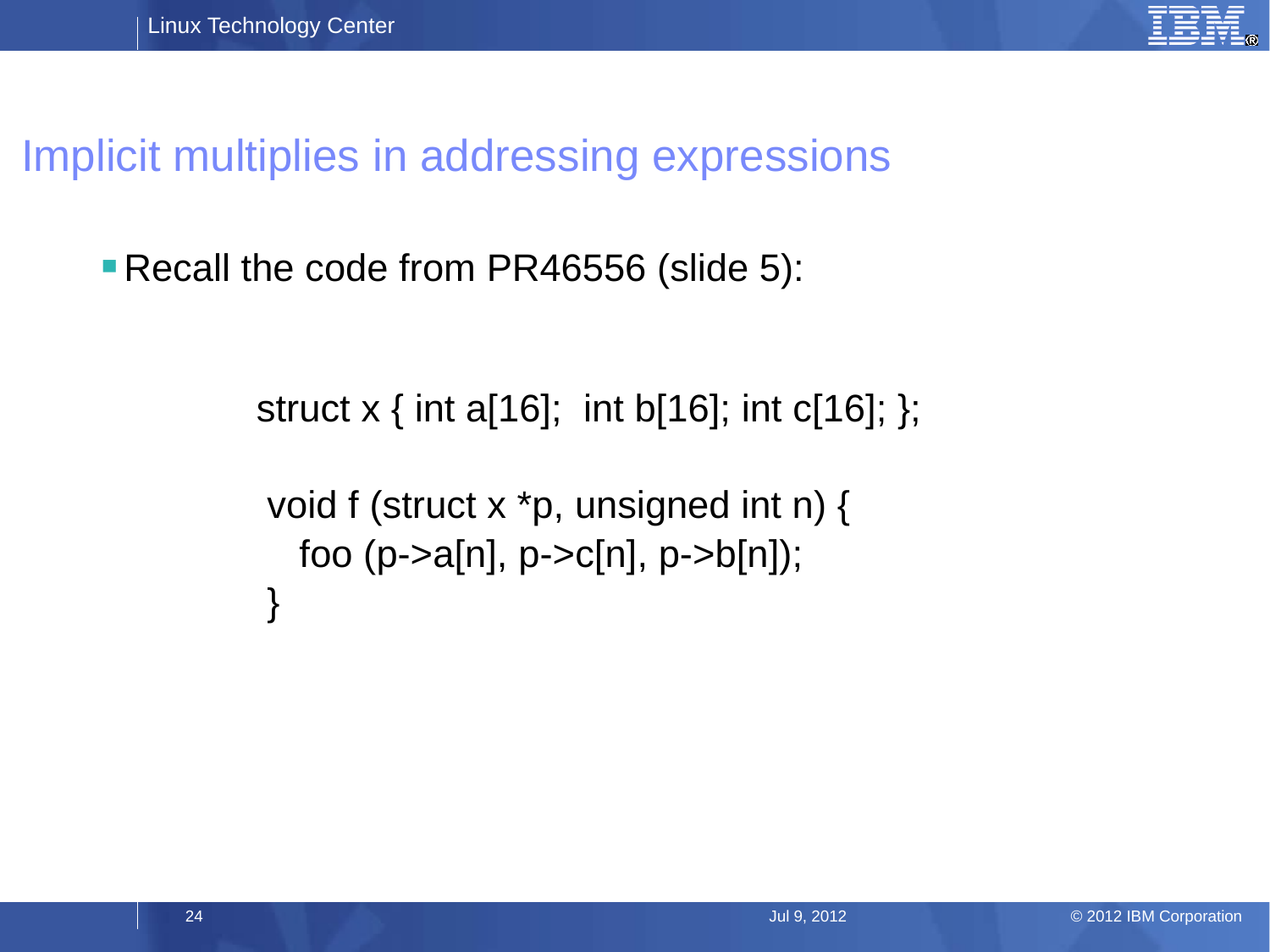

#### Implicit multiplies in addressing expressions

- $\blacksquare$  p->a[n] = \*(p + offsetof(a) + (n \* sizeof(int)))
- General form:  $*(T1 + C1 + (T2 + C2) * C3 + C4)$ 
	- T1, T2: arbitrary trees
	- C1, C2, C3, C4: arbitrary constants
- We want to distribute the multiply and replace the original reference by:

 $-$ \*(T1 + (T2 \* C3), (C1 + (C2 \* C3) + C4)<sub>fold</sub>)

**This moves the [n] into the base address calculation so** similar expressions differ only in the offset.

 $-p$ ->a[n].x and p->b[n+4].y would differ only in offset

**But only make the transformation if it's profitable.**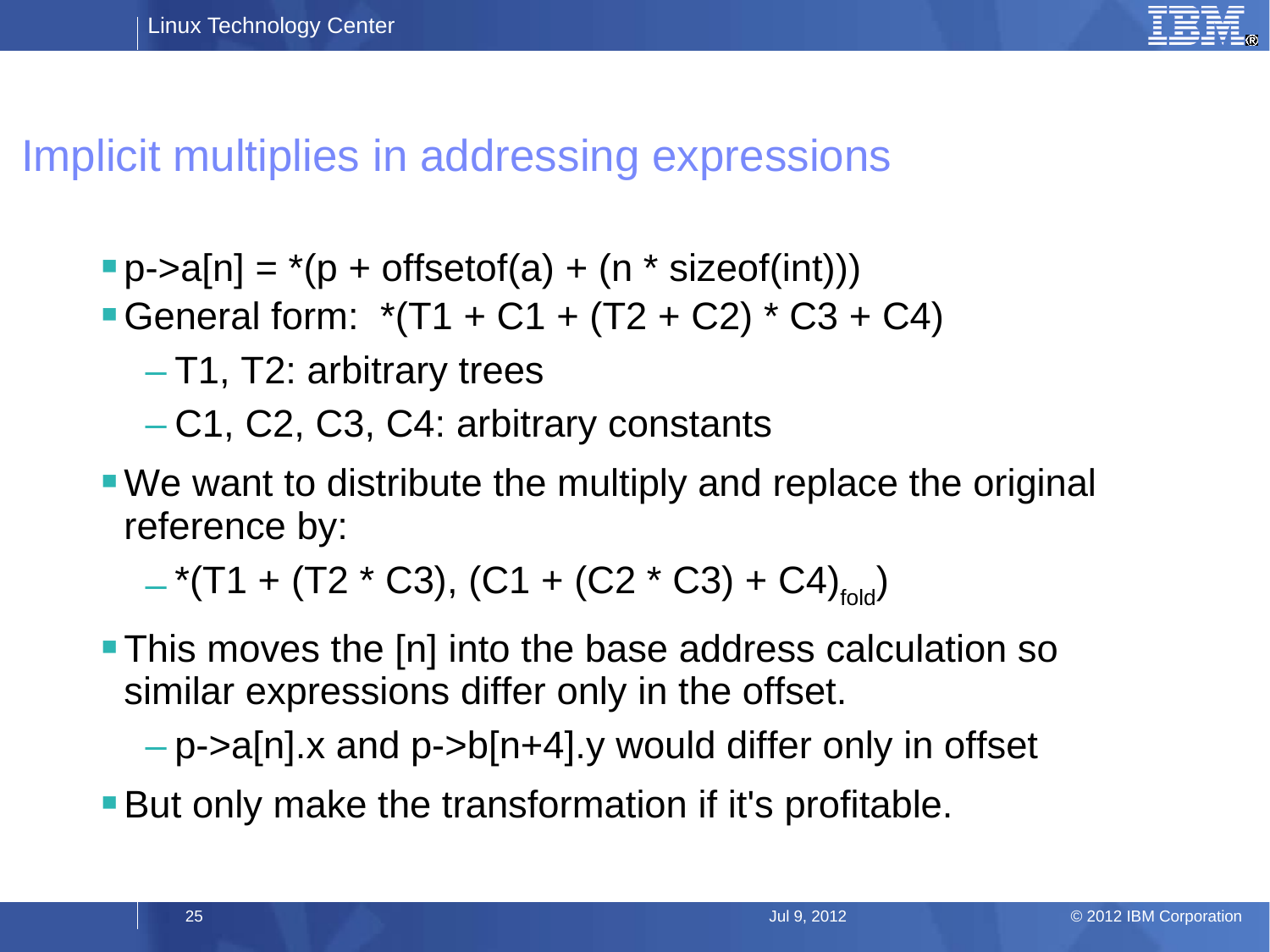

### Reference candidates

- When a component reference expression is encountered in GIMPLE, use get inner reference to look for pattern:
	- $-$  base =  $*(T1 + C1)$ , C1 may be zero
	- $-$  offset =  $(T2 + C2) * C3$ , C2 may be zero
	- $-$  bitpos = C4  $*$  BITS PER UNIT, C4 may be zero
- **If found, create a CAND REF candidate with:** 
	- $B = T1$
	- $i = (C1 + (C2 \times C3) + C4)_{fold}$
	- $-S = T2 * C3$
- Note B and S can now be arbitrary trees.
- **Basis for candidate again must match B and S.**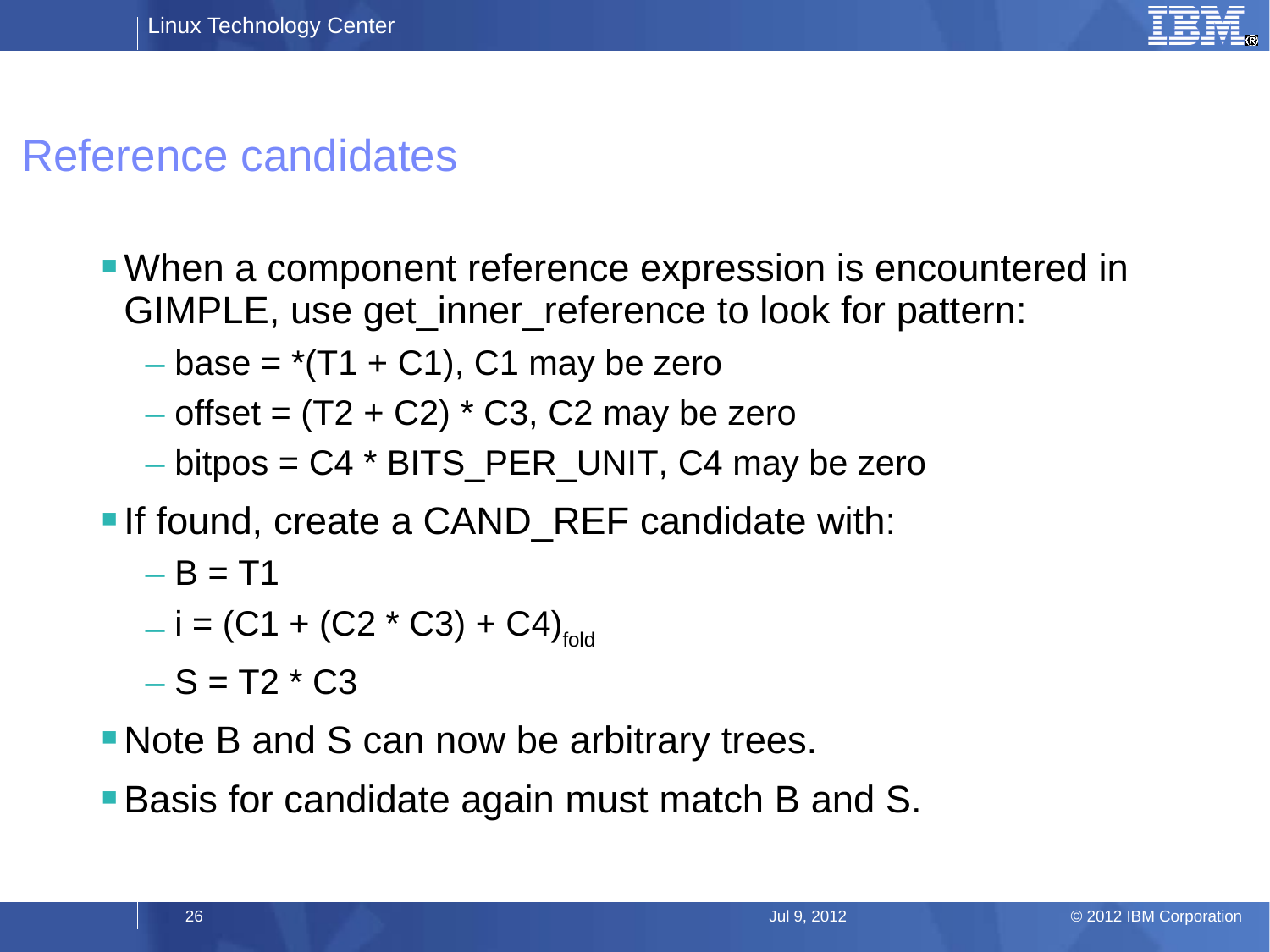

#### Transforming reference candidates

- **As with other kinds, chains of related CAND REFs are** processed together.
- If there is at least one basis-dependent relation, all candidates are transformed (including the ultimate basis).
- **This allows the RTL addressing code to recognize these** addresses differ only by a constant address.

| addi 8,4,32    |
|----------------|
| addi 10,4,16   |
| mr 9.3         |
| sldi 4,4,2     |
| sldi 8,8,2     |
| sldi 10,10,2   |
| std 0,16(1)    |
| stdu 1,-112(1) |
| lwax 3,3,4     |
| lwax 5,9,10    |
| lwax 4,9,8     |
| bl foo         |

sldi 4,4,2 add 9,3,4 std 0,16(1) stdu 1,-112(1) lwax 3,3,4 lwa 5,64(9) lwa 4,128(9) bl foo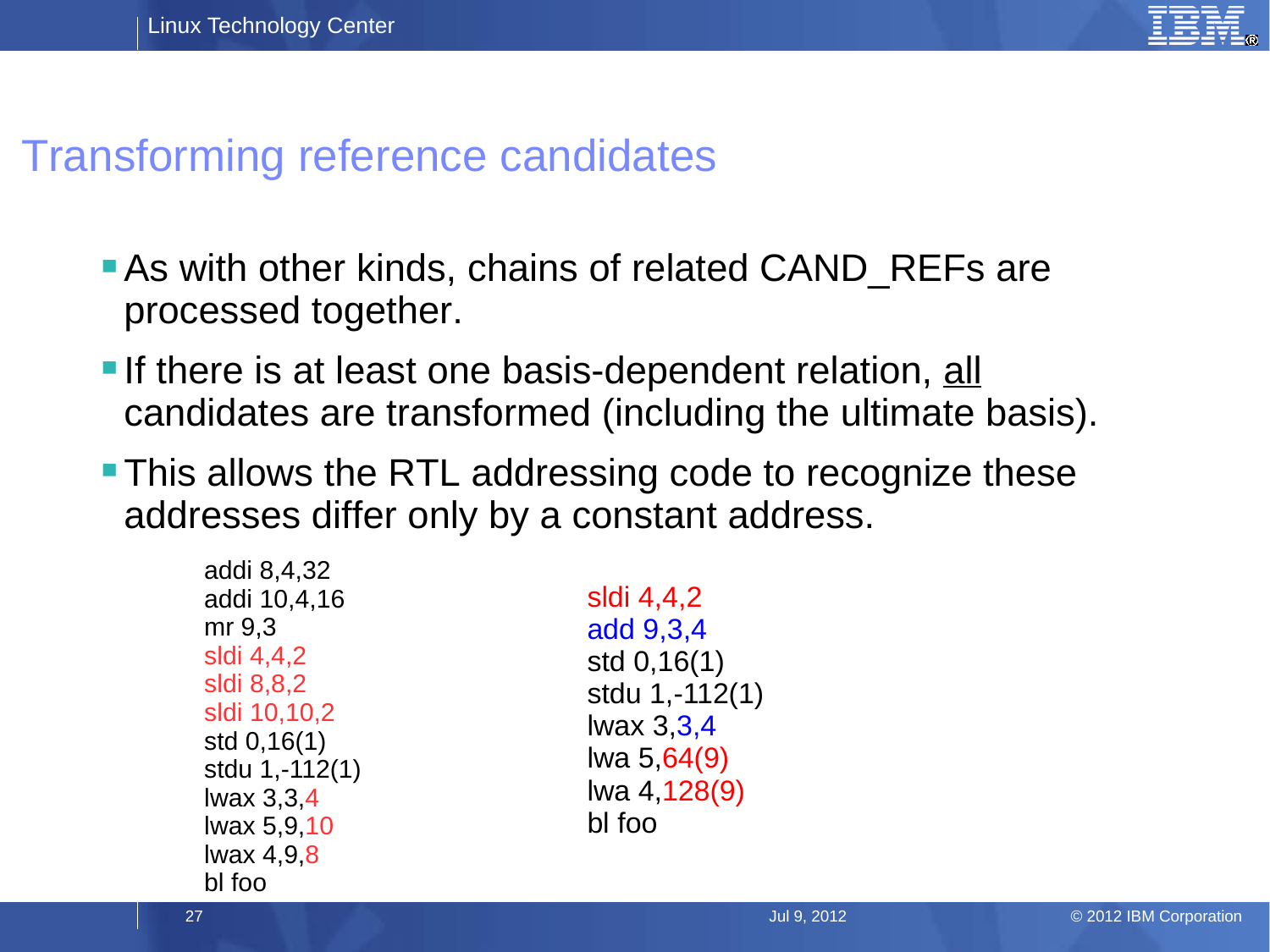

### Status and future work

- **Stage 1 complete: explicit multiplies with known strides**
- **Handling of reference candidates submitted for approval**
- **The rest has been implemented in a prototype but not yet** submitted.
- **Remaining issues and open questions** 
	- Improve the increment selection for explicit multiplies with unknown strides
		- Wider search
		- Better choices for targets with shift-add
	- Look for more un-distribution opportunities
	- $-$  Handle B = &var
	- Register pressure concerns?